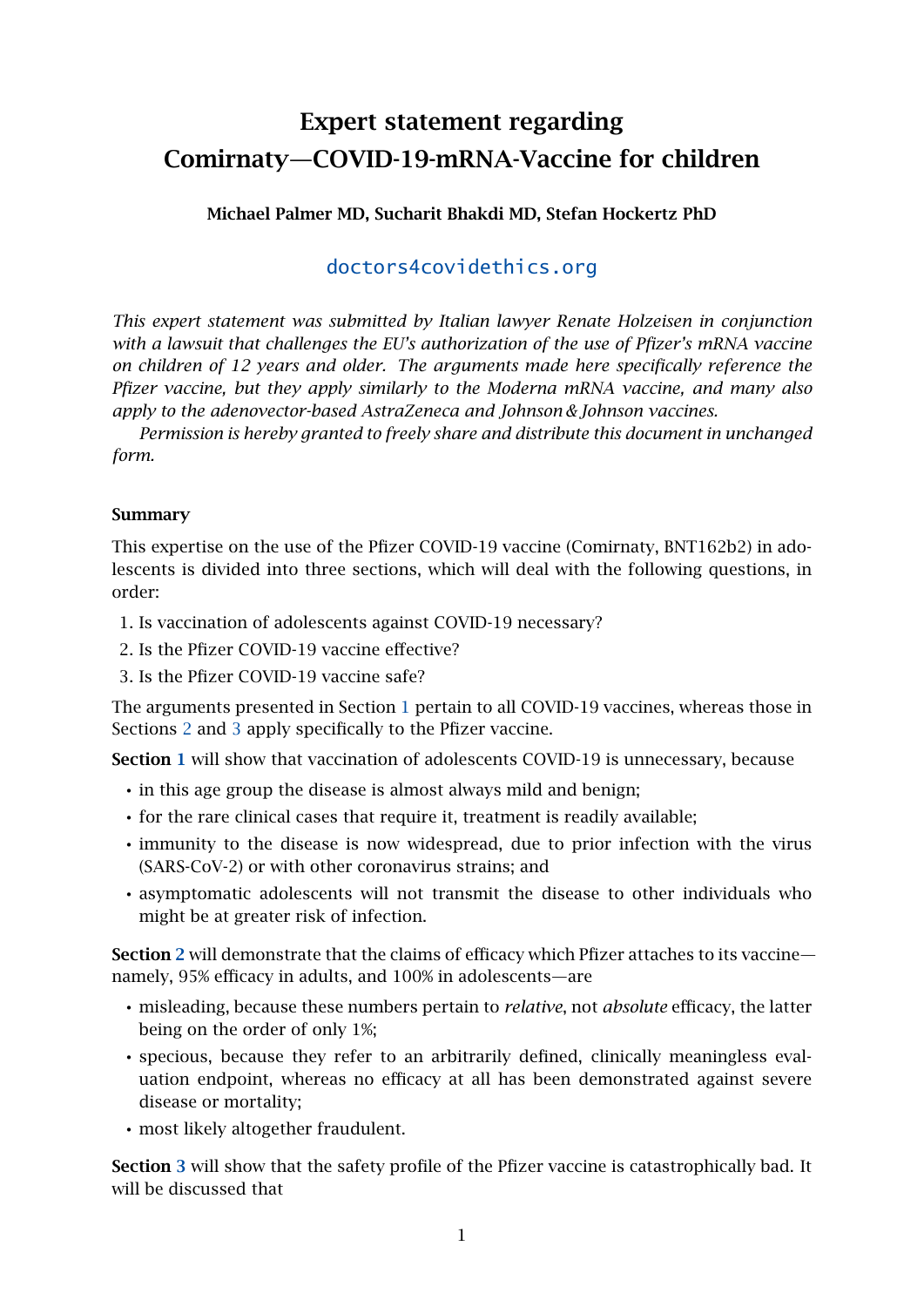- Pfizer, the EMA, and the FDA have systematically neglected evidence from preclinical animal trials that clearly pointed to grave dangers of adverse events;
- the Pfizer vaccine has caused thousands of deaths within five months of its introduction;
- The agencies that granted emergency use authorization for this vaccine committed grave errors and omissions in their assessments of known and possible health risks.

The only possible conclusion from this analysis is that the use of this vaccine in adolescents cannot be permitted, and that its ongoing use in any and all age groups ought to be stopped immediately.

#### <span id="page-1-0"></span>1 Vaccination of adolescents against COVID-19 is unnecessary

1.1 What does the available evidence show? There are several lines of evidence that show vaccination of adolescents against COVID-19 to be unnecessary.

<span id="page-1-2"></span>1.1.1 The case fatality rate of COVID-19 in the general population is low. The vast majority of all persons infected with COVID-19 recovers after minor, often uncharacteristic illness. According to world-leading epidemiologist John Ioannidis [\[1,](#page-19-0) [2\]](#page-19-1), the infection fatality rate of COVID-19 is on the order of 0.15% to 0.2% across all age groups, with a very strong bias towards old people, particularly those with co-morbidities. This rate does not exceed the range commonly observed with influenza, against which a vaccination of adolescents is not considered urgent or necessary.

<span id="page-1-1"></span>1.1.2 COVID-19 has a particularly low prevalence and severity in adolescents. In the U.S. and as of April 2020, those younger than 18 years accounted for just 1.7% of all COVID-19 cases [\[3,](#page-19-2) [4\]](#page-19-3). Within this age group, the most severe cases were observed among very young infants [\[4\]](#page-19-3). This is consistent with the lack in infants of cross-immunity to COVID-19, which in other age groups is conferred by preceding exposure to regular respiratory human coronaviruses (see Section [1.2.1\)](#page-3-0). Among slightly older children, a peculiar multisystem inflammatory syndrome was observed in early 2020 [\[5\]](#page-20-0); conceivably, these patients, too, were still lacking cross-immunity.

Essentially no severe cases of COVID-19 were observed in those above 10 but below 18 years of age [\[4\]](#page-19-3). This group accounted for just 1% of reported cases, almost all of which were very mild. Thus, adolescents are at particularly low risk of harm from COVID-19 infection. Vaccination of this age group is therefore unnecessary.

1.1.3 COVID-19 can be treated. Numerous experienced physicians have collaborated on establishing effective treatment guidelines for clinically manifest COVID-19 [\[6\]](#page-20-1). Treatment options are available both for the early stage of the disease, at which emphasis is placed on inhibiting viral replication, and for the later stage, at which anti-inflammatory treatment is paramount. Two drugs that have been used successfully at the early stage are hydroxychloroquine and ivermectin. Both drugs have been, and continue to be, in use against a variety of other diseases. Ivermectin, for example, is considered safe enough to be used not only for treating manifest scabies—a parasite infection of the skin that is unpleasant but not severe—but even prophylactically in asymptomatic contacts of scabies-infected persons [\[7\]](#page-20-2).

Ivermectin is also widely used in the treatment of tropical parasitic diseases such as onchocerciasis (river blindness), and for this reason it is on the WHO's list of essential medicines. Yet, with COVID-19, the WHO sees fit to warn against the use of this very same well-known and safe drug outside of clinical trials [\[8\]](#page-20-3). This policy cannot be rationally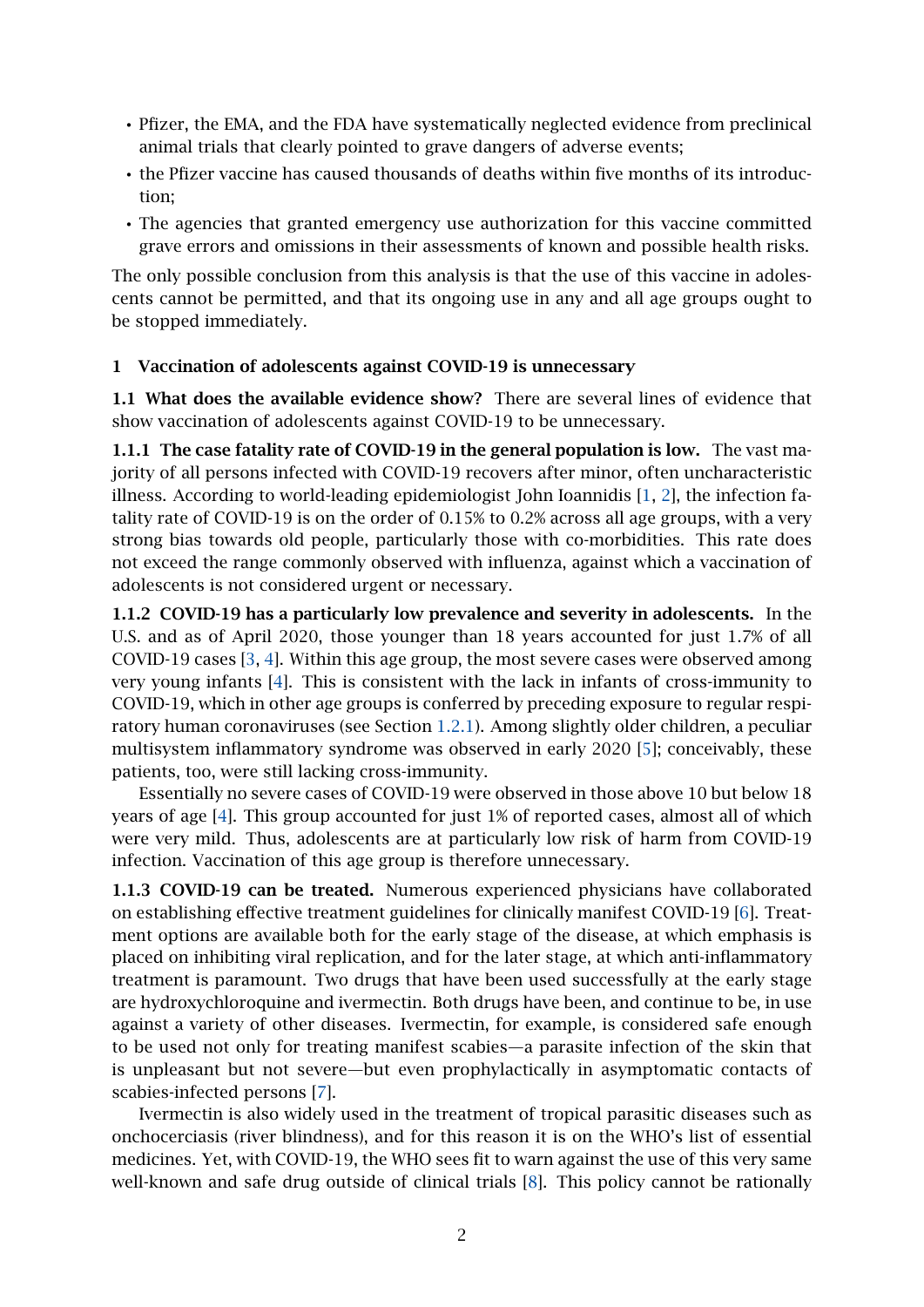justified, and it has quite appropriately been overridden by national or regional health authorities and ignored by individual physicians worldwide.

The availability of effective treatment voids the rationale for the emergency use of vaccines on any and all age groups, including also adolescents.

1.1.4 Most people, particularly adolescents, are by now immune to SARS-CoV-2. Due to the many inherent flaws and shortcomings of the diagnostic methods in common use (see Section [1.2\)](#page-3-1), it is impossible to accurately determine the proportions of those who have already been infected with SARS-CoV-2 and those who have not. However, there are indications that the proportion of those who have been infected and recovered is high:

- The incidence of multisystem inflammatory syndrome in children (see Section [1.1.2\)](#page-1-1) peaked in early to mid 2020, and then receded, with some slight delay after the initial wave of the COVID-19 respiratory disease itself [\[9\]](#page-20-4).
- Approximately 60% of randomly selected test persons from British Columbia have detectable antibodies against multiple SARS-CoV-2 proteins (personal communication by Stephen Pelech, University of British Columbia), indicating past infection with the virus—as opposed to vaccination, which would induce antibodies to only one (the spike) protein.

Past COVID-19 infection has been found to protect very reliably from reinfection [\[10\]](#page-20-5), and strong specific humoral and cellular immunity is detected in almost all recovered individuals, and also in those who remained asymptomatic throughout the infection [\[11\]](#page-20-6). Thus, a large proportion of individuals in all age groups, including adolescents, already have specific, reliable immunity to COVID-19. As mentioned above, most of those who do not have such specific immunity nevertheless are protected from severe disease by crossimmunity [\[12,](#page-20-7) [13\]](#page-20-8). This immunity will be particularly effective in healthy adolescents and young adults. Individuals with specific immunity or sufficient cross-immunity cannot possibly derive any benefit from undergoing an experimental vaccination.

1.1.5 Asymptomatic transmission of COVID-19 is not real. An oft-cited rationale for vaccinating individuals who are not themselves at risk of severe disease is the need to induce "herd immunity:" the few who are at high risk should be protected by preventing the spread of the virus in the general population.

A subtext of this rationale is the idea of "asymptomatic spread"—persons who have been infected but who show no signs of it other than a positive PCR test are assumed to transmit this infection to other susceptible individuals. If we accept the idea of such asymptomatic spread, then preventative mass vaccination might indeed appear as the only means of reliable protection of those at risk.

It has, however, been unambiguously determined that such asymptomatic transmission does not occur. In a large-scale study, which involved almost 10 million Chinese residents, no new infections could be traced to persons that had tested positive for SARS-CoV-2 by PCR, but who did not exhibit any other signs of infection [\[14\]](#page-20-9). This agrees with several studies that compared PCR to virus isolation in cell culture among patients with acute COVID-19 disease. In all cases, growth of the virus in cell culture ceased as symptoms subsided, or very shortly thereafter, whereas PCR remained positive for weeks or months afterwards [\[15,](#page-20-10) [16\]](#page-20-11). It was accordingly proposed to use cell culture rather than PCR to assess infectiousness and to determine the duration of isolation [\[16\]](#page-20-11).

These findings indicate that restricting contact of persons at risk with those who show, or very recently showed, symptoms of acute respiratory disease would be effective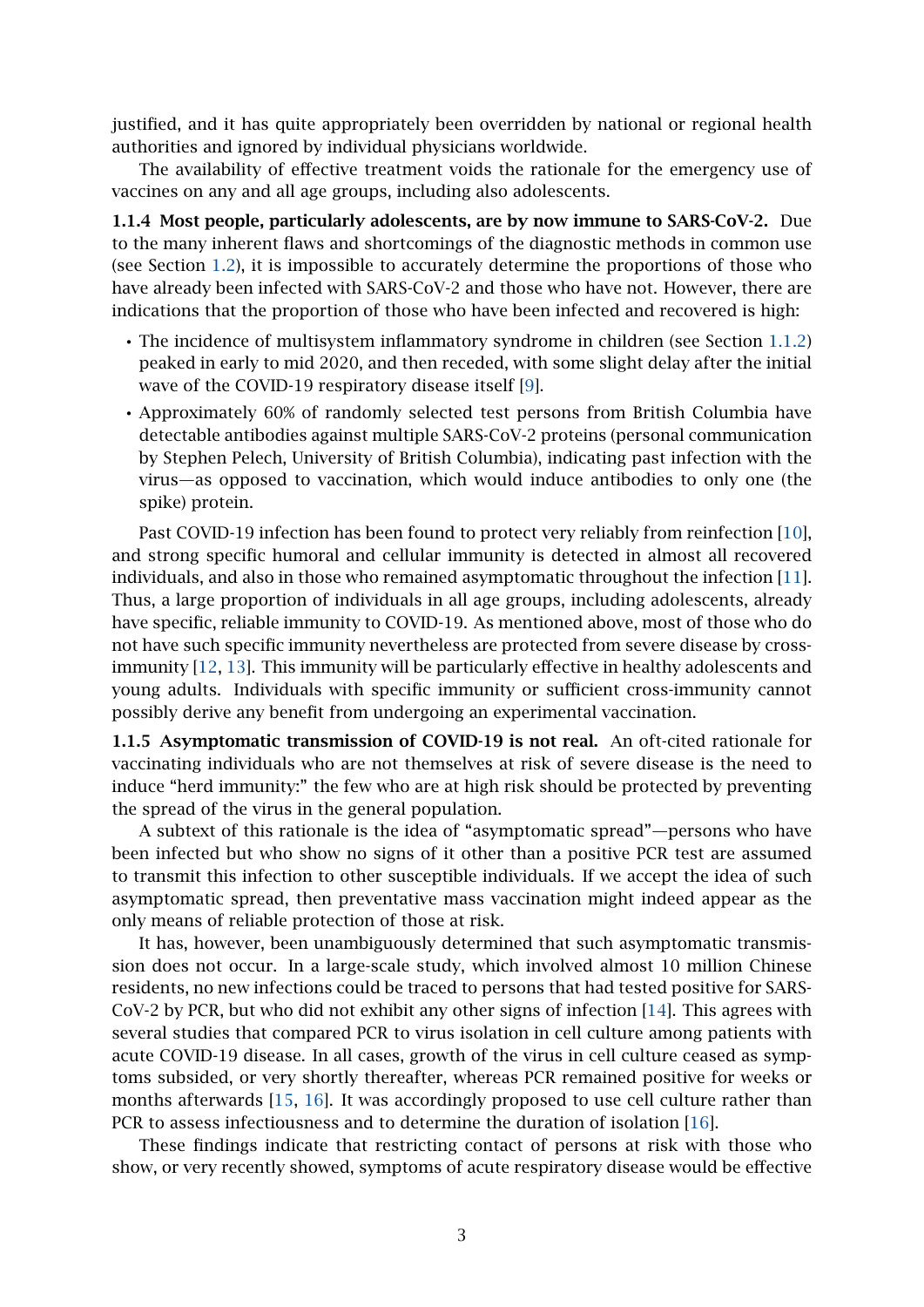and sufficient as a protective measure. Indiscriminate mass vaccinations of persons who are not themselves at risk of severe disease are therefore not required to achieve such protection.

<span id="page-3-1"></span>1.2 Missing evidence: use of inaccurate diagnostic methods. A key element that is lacking in the current discussion of the need for vaccination is a reliable diagnostic tool for determining who is or is not currently infected with SARS-CoV-2. The diagnostic procedure most widely used for this purpose is based on the polymerase chain reaction (PCR). The PCR is a very powerful and versatile method that lends itself to numerous applications in molecular biology, and also in the laboratory diagnosis of viral infections. However, exactly because it is so powerful, PCR is very difficult to get right even at the best of times; it will yield accurate results only in the hands of highly trained and disciplined personnel. The enormous scale on which the method has been deployed during the COVID-19 pandemic has meant that it was entrusted to untrained and insufficiently supervised personnel; in such circumstances, the mass manufacture of false-positive results due to the cross-contamination of samples is a disaster waiting to happen (see for example [\[17\]](#page-20-12)). While this alone already is reason for grave concern, the problems start even earlier—namely, with the design of the PCR tests and the guidelines used for their interpretation, which would lead to false positive results even in the hands of skilled and diligent workers.

The key conclusion from this section will be that the PCR tests which have been used throughout the pandemic, and which continue to be used, lack accuracy and specificity and cannot be relied on for diagnostic or epidemiological purposes. In order to adequately justify these conclusions, we must first consider the basics of the method in some detail.

<span id="page-3-0"></span>1.2.1 Coronaviruses and SARS-CoV-2. Coronaviruses are a large family of enveloped, positive strand RNA viruses. In humans and a variety of animal species, they cause respiratory tract infections that can range from mild to lethal in severity. The vast majority of coronavirus infections in humans cause mild illness (common cold), although in very young children, who lack immunity from previous exposure, respiratory disease can be more severe. Note that the same clinical picture is also caused by viruses from several other families, predominantly rhinoviruses. Three clinical syndromes—SARS, MERS, and COVID-19—are associated with specific coronavirus strains that have "emerged" only within the last 20 years.

The virus that causes COVID-19 is known as Severe acute respiratory syndrome coronavirus 2 (SARS-CoV-2). The World Health Organization (WHO) declared the outbreak a Public Health Emergency of International Concern on January 30<sup>th</sup>, 2020, and a pandemic on March 11th, 2020. While it has been maintained that SARS-CoV-2 arose naturally in a species of bats [\[18\]](#page-20-13), a thorough analysis of the genome sequences of SARS-CoV-2 and of related virus strains indicates unambiguously that the virus is in fact of artificial origin [\[19–](#page-20-14)[22\]](#page-21-0). Initially decried as a "conspiracy theory," this explanation has recently and belatedly been gaining acceptance in the mainstream.

1.2.2 The polymerase chain reaction. The polymerase chain reaction (PCR) is a versatile method for the biochemical replication of deoxyribonucleic acid (DNA) in vitro. Immediately after its invention by Kary Mullis in the 1980s, PCR took the world of molecular biology by storm, finding application for creating DNA mutations, DNA sequencing, for shuffling and merging nucleic acids of different origin (recombinant DNA technology), and for the creation of novel nucleic acids or even whole genomes from scratch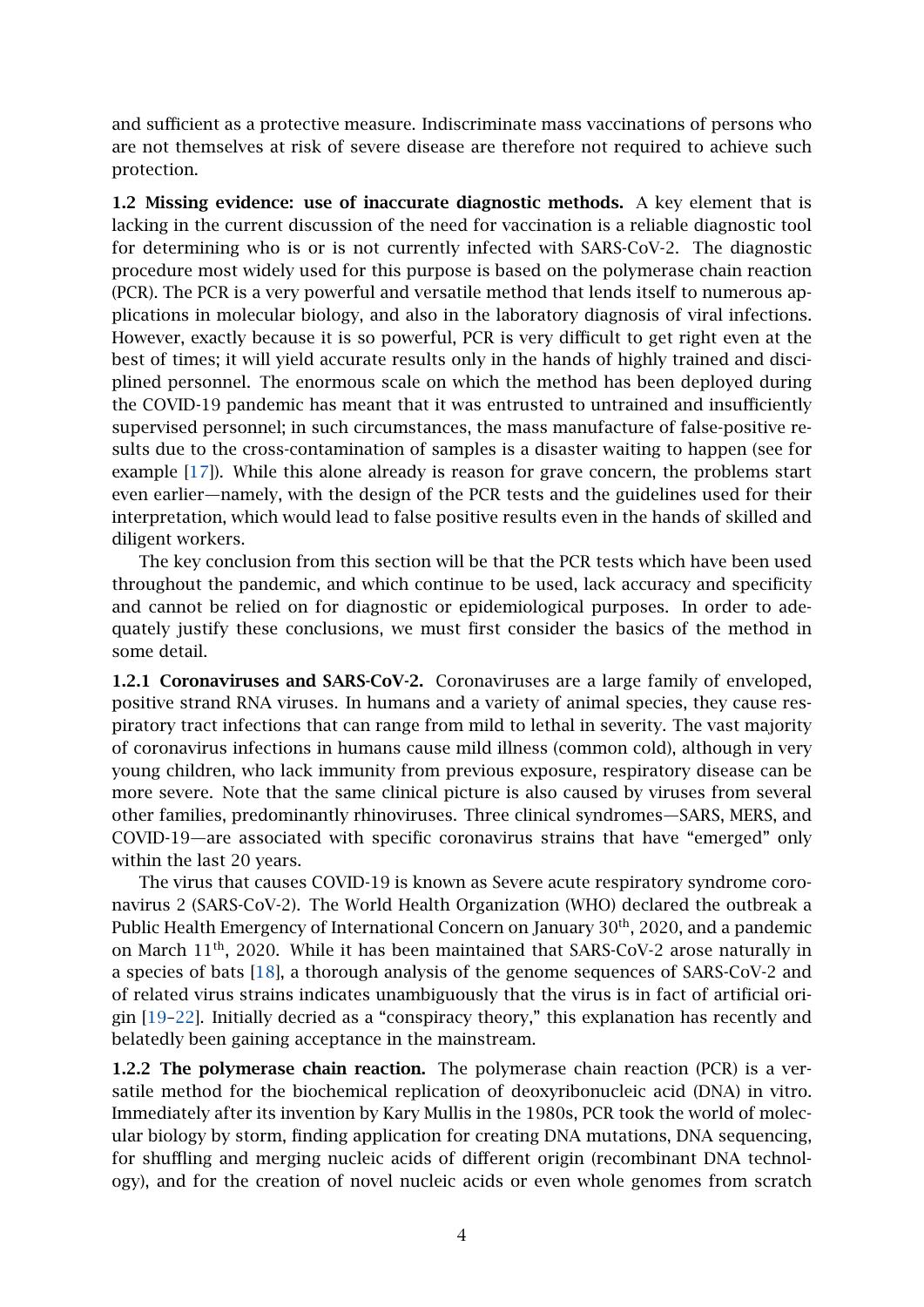("synthetic biology"). PCR also soon found its way into the field of diagnostic medical microbiology [\[23\]](#page-21-1). Particularly with respect to viral pathogens, PCR is now one of the mainstay diagnostic methods. Against this background, it is not surprising that PCR methods should also have been adopted in the laboratory diagnostics of SARS-CoV-2.

1.2.2.1 The principle. To understand how PCR works, it is best to start with a piece of double-stranded DNA (the well-known double helix). In such a molecule, each of the paired single strands consists of four different building blocks (nucleotides), which will here be referred to as A, C, G, and T for short. Within each single strand, these building blocks are arranged like pearls on a string; the biological activity and identity of the nucleic acid will be dictated by its characteristic nucleotide sequence.

In a DNA double helix, the two strands are held together by the proper pairing of the nucleotides, such that an A in one strand is always found opposite to a T in the other, and likewise C is always found opposite G. Thus, the nucleotide sequence of one strand implies that of the other—the two sequences are *complementary*.

The first step in PCR consists in the separation of the two strands, which can be effected by heating the DNA sample past its "melting point." Each strand can now be used as a template for synthesizing a new copy of its opposite strand. To this end, two short, synthetic single-stranded DNA molecules ("primers") are added; their sequences are chosen such that one will bind to each of the DNA template strands, based on sequence complementarity. For this binding to occur, the temperature of the reaction must be lowered.

Once the primers have bound, each is extended by the repeated incorporation of free nucleotide precursors to one of its two free ends. This is accomplished using a thermostable *DNA polymerase*—a bacterial enzyme that synthesizes DNA. The extension is carried out at a temperature which is intermediate between those used for double strand separation and primer binding ("annealing"). After this step has extended each of the primers into a new DNA strand, we will have created two double-stranded DNA molecules from one. We can now repeat the process—separate the two double strands and convert them into four, then eight, and so on. After 10 cycles, the initial amount of double-stranded DNA will have increased by a factor of approximately one thousand, after 20 cycles by a million, and so on—amplification proceeds exponentially with the number of reaction cycles, until the reaction finally runs out of primers and/or nucleotide precursors.

1.2.2.2 PCR and RNA templates. While the above discussion referred to DNA only, PCR can also be used with RNA templates; this is important with SARS-CoV-2, since this virus has RNA rather than DNA as its genetic material. To this end, the RNA is first converted ("reversely transcribed") into DNA, using a reverse transcriptase enzyme. The DNA copy of the viral RNA genome is referred to as complementary DNA (cDNA).

1.2.3 Potential pitfalls of PCR in diagnostic applications. We just saw that PCR allows us to take a very small sample of DNA and amplify it with extraordinary efficiency. However, this very efficiency of amplification creates a number of problems that must be carefully addressed in order to make the result meaningful, particularly in a diagnostic context.

- 1. If we use too high a number of repeated reaction cycles, minuscule amounts of nucleic acids will be detected that have no diagnostic significance.
- 2. The various temperatures used in the reaction must be carefully calibrated, and they must match the length and nucleotide sequence of the two DNA primers. If in par-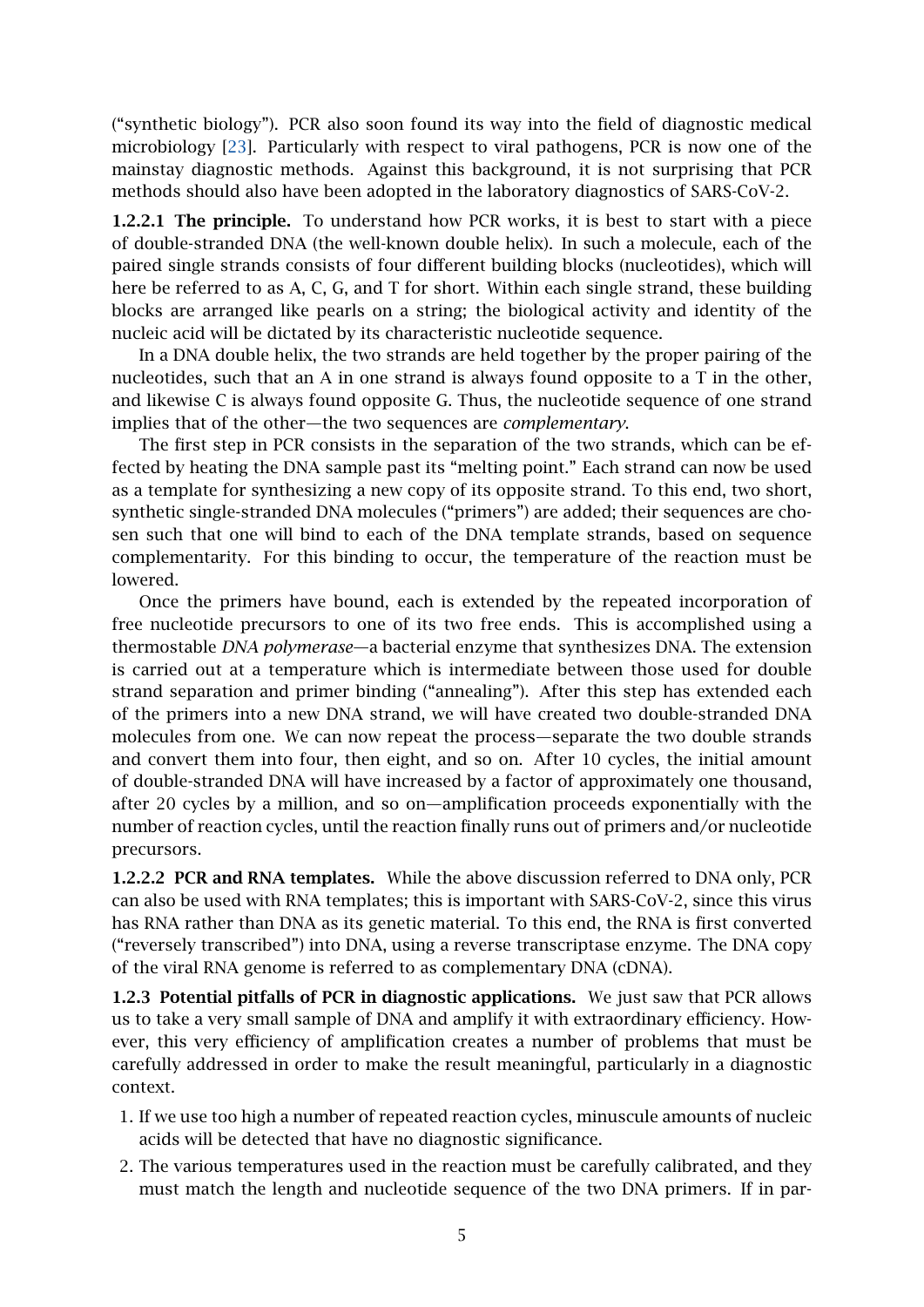ticular the temperature for primer annealing is too low, then the primers may bind to the template DNA in a non-specific manner—in spite of one or more mismatched nucleotides—and DNA molecules other than the intended ones may be amplified. In the context of COVID diagnostics, this could mean that for example the nucleic acids of coronaviruses other than SARS-CoV-2 are amplified and mistaken for the latter.

3. Apart from the temperature, other conditions must likewise be carefully calibrated in order to ensure specificity. These include in particular the concentrations of magnesium ions and of free nucleotides; excessively high concentrations favour non-specific amplification.

There is a further problem that results not from the efficiency of the amplification, but rather from a technical limitation: PCR is most efficient if the amplified DNA molecule is no more than several hundred nucleotides in length; however, a full-length coronavirus genome is approximately 30,000 nucleotides long. Successful amplification of a segment of several hundred nucleotides only thus does not prove that the template nucleic acid itself was indeed complete and intact, and therefore that it was part of an infectious virus particle.

1.2.4 Technical precautions in diagnostic PCR. Non-specific or overly sensitive amplification can be guarded against in a number of ways:

- 1. All primers that are part of the same reaction mixture must be designed in such a manner that they anneal to their template DNA at the same temperature. As may be intuitively clear, a longer primer will begin to anneal to its template at a higher temperature than a shorter one; and since the bond which forms between C and G on opposite strands is tighter than that between A and T, the nucleotide composition of each primer must also be taken into account. If the primers are mismatched in this regard, then the more avidly binding primer will start to bind non-specifically when the temperature is low enough for allowing the other primer to bind specifically. The original Corman-Drosten PCR protocol [\[24\]](#page-21-2) that was rapidly endorsed by the WHO has been criticized for exactly this mistake [\[25\]](#page-21-3).
- 2. Instead of amplifying only a single piece of the template DNA, one can simultaneously amplify several pieces, using the appropriate number of DNA primer pairs, and stipulate that all pieces, or a suitable minimal number, must be successfully amplified for the test to evaluate as positive.
- 3. One must keep track of the "cycle threshold" or  $C_t$  value for short, that is, the number of amplification cycles that were necessary to produce a detectable amount of amplified product; the lower the number of cycles, the greater the initial amount of template nucleic acid that must have been present.
- 4. Confirming the identity—the exact nucleotide sequence—of the nucleic acid molecules that were amplified. DNA sequencing has been feasible in diagnostic routine laboratories for a considerable time, and there is no good reason not to use it, particularly when decisions pertaining to public health depend on these laboratory results.

1.2.5 Real-time PCR. The third point above, and to a degree the fourth, can be addressed using real-time PCR. In this method, the accumulation of amplified DNA is monitored as the reaction progresses, in real time, with product quantification after each cycle (quantitative PCR; qPCR for short). Real-time detection can be achieved by the inclusion of a third DNA primer, which binds to either of the template DNA strands, at a location between the two other primers which drive the DNA synthesis. Downstream of the bind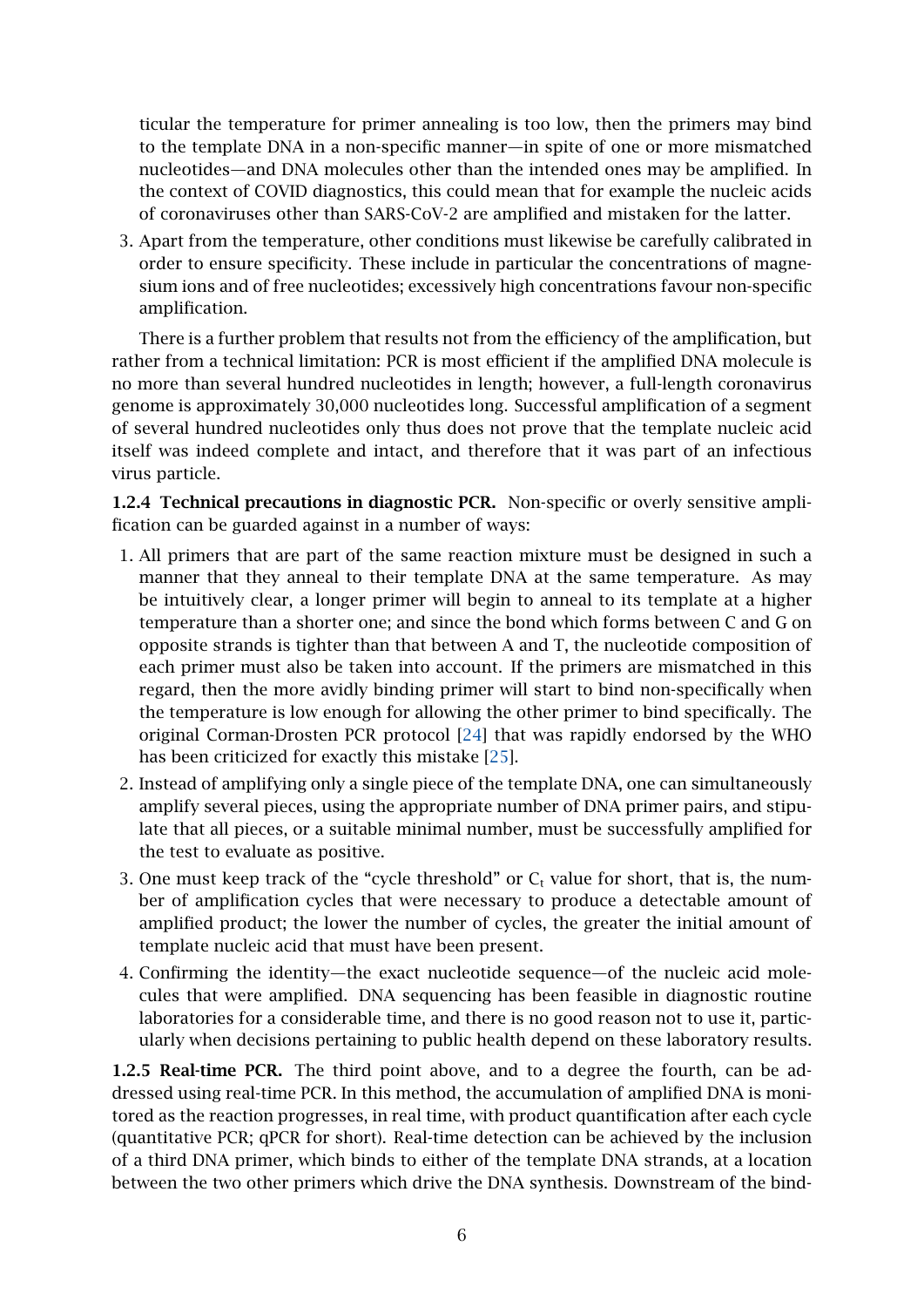ing of that third primer, a light signal will be emitted, and the intensity of this signal is proportional to the amount of amplified DNA present. Since binding of this primer, too, requires a complementary target sequence on the DNA template, this method does provide some confirmation of the nucleotide sequence of the target DNA.

A second, simpler variety of real-time PCR uses a simple organic dye molecule that binds to double-stranded DNA. The dye displays weak background fluorescence that increases dramatically upon DNA binding. The measured fluorescence increase is then proportional to the total amount of amplified DNA; but since the dye binds regardless of DNA sequence, in this case the signal does not give evidence that the *correct* template DNA has been amplified.

<span id="page-6-1"></span>1.2.6 Shortcomings of commercial COVID-19 PCR tests. Unfortunately, the number of amplification cycles (the  $C_t$  value) needed to find the genetic material in question is rarely included in the results sent to authorities, doctors and those tested. Most commercially available RT-qPCR tests set the limit of amplification cycles up to which an amplification signal should be considered positive at 35 or higher. Multiple studies have indicated that  $C_t$  values above 30 have a very low predictive value for positive virus cultures, and thus for infectiousness or the presence of acute disease [\[15,](#page-20-10) [26–](#page-21-4)[28\]](#page-21-5). Considering that in many clinical trials—including the ones conducted by Pfizer (see later)—a "COVID-19 case", or an "endpoint" amounts to no more than a positive PCR test, regardless of  $C_t$ value, in combination with one or a few non-specific symptoms of respiratory disease, the significance of the use of improperly high  $C_t$  cut-off values cannot be overstated. This systematic and widespread error alone has sufficed to gravely distort the diagnoses conferred on individual patients, as well as the epidemiology of the pandemic as a whole.

Further systematic negligence concerns the verification of the identity of the amplified DNA fragments. While Sanger DNA sequencing of such fragments, the gold standard, is feasible on a large scale in principle, it has not been routinely used in the ongoing mass PCR testing campaigns. The error is compounded by the very low number of independent PCR amplifications considered sufficient for a positive test—as few as two, or even only one have been considered sufficient in various jurisdictions—as well as by various other technical faults in the widely adopted and commercialized Corman-Drosten protocol, which have been discussed in detail elsewhere [\[25\]](#page-21-3).

In summary, a positive RT-qPCR test result cannot be accepted as proof that the person in question is currently infected and infectious—even if there is reasonable clinical plausibility of actual COVID-19 infection, as well as a significant community prevalence of the disease. Firstly, the RNA material containing the target sequences could very well be from nonviable/inactive virus; this is particularly likely if the patient in question has already recovered from the infection. Secondly, there needs to be a minimum amount of viable virus for onward transmission; but tests carried out with excessively high (yet unreported)  $C_t$  values will detect minuscule amounts of genetic material that pose no real risk at all.

#### <span id="page-6-0"></span>2 The Pfizer COVID-19 vaccine lacks efficacy

2.1 What does the evidence show? Pfizer persistently touts the 95% efficacy of its vaccine, based on the clinical trials that formed the basis of the emergency approvals granted by the FDA [\[29\]](#page-21-6) and the European Union [\[30\]](#page-21-7). In a more recent study on adolescents [\[31\]](#page-21-8), the claimed efficacy has been raised to no less than 100%. However, these claims cannot be taken at face value.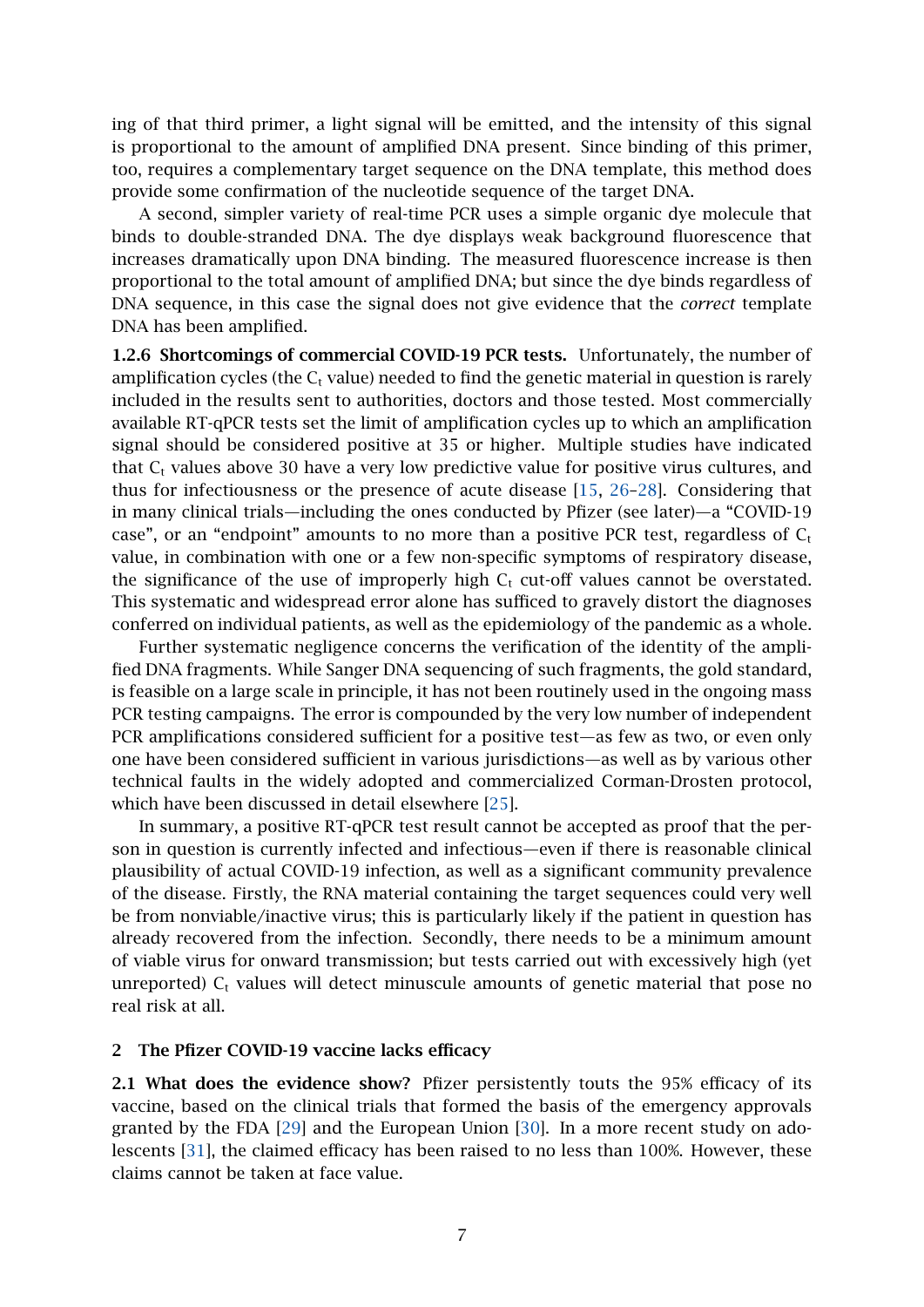2.1.1 Absolute vs. relative efficacy. In Pfizer/BioNTech's first reported clinical trial, 43,548 participants underwent randomization, of whom 43,448 received injections. The experimental vaccine (BNT162b2) was administered to 21,720 persons, and 21,728 received placebo. Across both groups, a total of 170 COVID-19 "cases" was recorded, of which 162 occurred in the placebo group, whereas 8 cases were observed in the BNT162b2 group. Based on these figures— $\frac{8}{162} \approx 5\%$ —Pfizer proceeded to claim 95% efficacy. Clearly, however, this efficacy is only a *relative* value—in absolute terms, less than 1% of the placebo group developed COVID-19, and therefore less than 1% of the vaccine group was protected from it.

The situation is similar with the subsequent, smaller test carried out on 12-15 years old adolescents [\[31\]](#page-21-8). Here, the vaccine group comprised 1131 individuals, whereas the placebo group included 1129 persons. In the latter group, 16 individuals were subsequently diagnosed with COVID-19, whereas no such cases occurred in the vaccine group. True to form, Pfizer/BioNTech converted this absolute efficacy of 1.4% to a relative one of 100%; only the latter value is highlighted in the abstract of the published study.

2.1.2 Negative impact of BNT162b2 on overall morbidity in adolescents. In the cited vaccine study on adolescents, a "case" of COVID-19 was determined as follows:

The definition of confirmed COVID-19 included the presence of  $\geq 1$  symptom (i.e., fever, new or increased cough, new or increased shortness of breath, chills, new or increased muscle pain, new loss of taste or smell, sore throat, diarrhea, vomiting) and being SARS-CoV-2 NAAT-positive [= PCR-positive] during, or within 4 days before or after, the symptomatic period (either at the central laboratory or at a local testing facility and using an acceptable test).

Thus, a single symptom from a laundry list of non-characteristic symptoms, plus a positive finding from an unreliable laboratory test (cf. Section [1.2.6\)](#page-6-1), was deemed sufficient to establish the diagnosis. While the study goes on to list several clinical criteria of severe disease, it gives no indication that any test persons actually suffered any of those. It can therefore be assumed that very few non-severe, and no clinically severe cases of COVID-19 occurred in the entire test population.

In stark contrast to these numbers pertaining to the disease from which the vaccination is supposed to protect, side effects from the vaccination were exceedingly common. Apart from injection site pain occurring in a high percentage of the vaccine group (79% to 86%), fatigue (60% to 66%) and headache (55% to 65%) abounded. Severe fatigue and headache were reported by several percent of the test persons. Severe headache, in particular, may be associated with underlying thrombotic events (see Section [3.1.3.2\)](#page-16-0). It is therefore clear that, if we consider both COVID-19 and vaccine adverse effects, overall morbidity was far greater in the vaccinated than in the placebo group.

2.1.3 Unlikely claims and contradictions in Pfizer's evidence on efficacy. We saw above that the reported efficacy of Pfizer's vaccine is very modest when expressed in absolute terms. Even this low efficacy, however, cannot be accepted at face value. This is apparent from the assessment reports prepared by the FDA [\[29\]](#page-21-6) and the EMA [\[30\]](#page-21-7).

<span id="page-7-0"></span>2.1.3.1 Sudden onset of immunity on day 12 after the first injection. A key illustration that occurs in both reports compares the cumulative incidence of COVID-19 among the vaccinated and the placebo group. This graph, which is shown as Figure 9 in the EMA report, is here reproduced in Figure [1B](#page-8-0). Up to day 12 after the first injection, the cumulative incidences in the two groups track each other closely. After day 12, however, only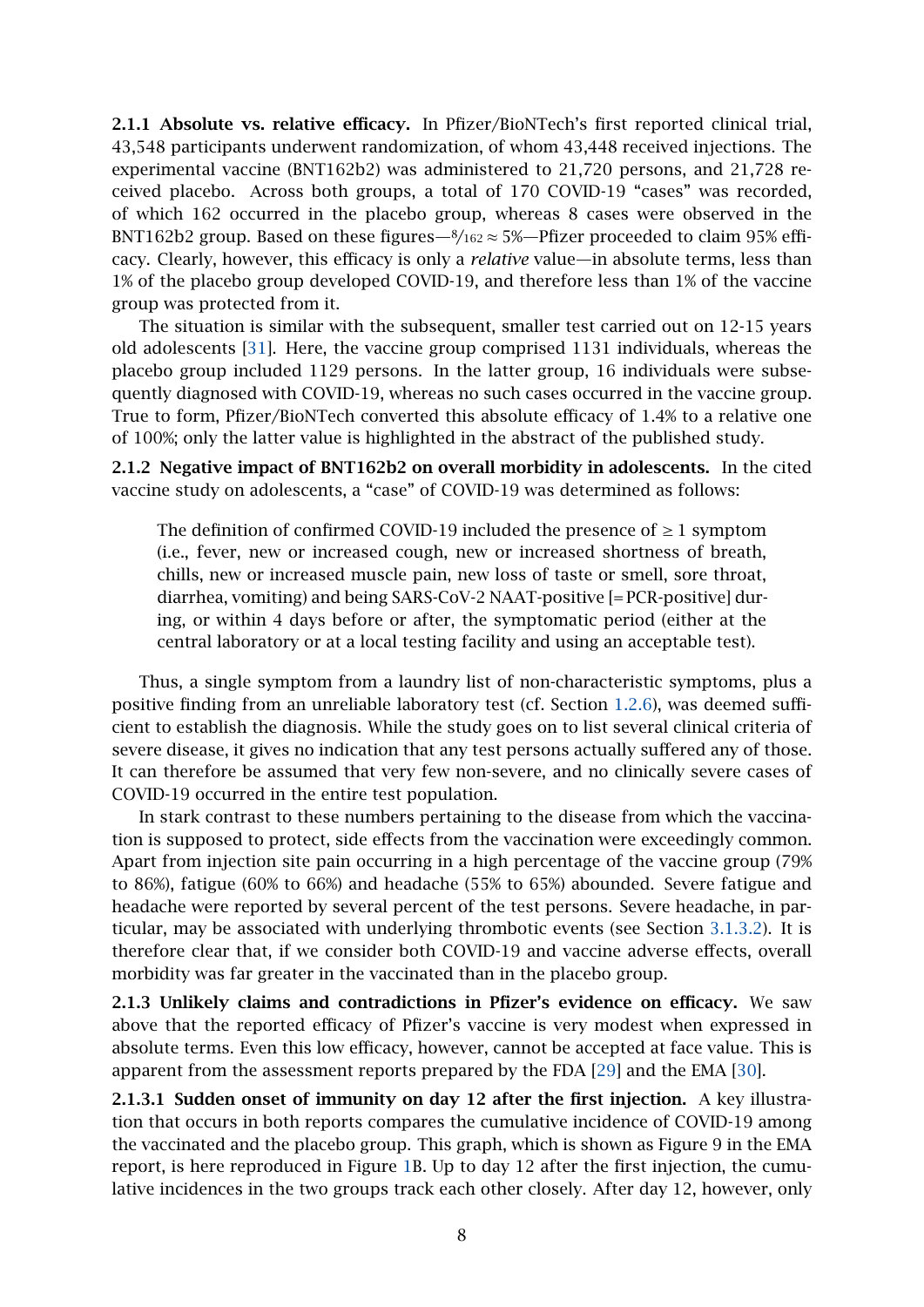<span id="page-8-0"></span>

Figure 1 Reproduction of Figure 7 (A; neutralizing antibody titres on various days after the first injection) and of Figure 9 (B; cumulative incidence of COVID-19 among vaccinated and placebo groups) from the EMA assessment report [\[30\]](#page-21-7). Note the logarithmic  $\gamma$  axis in B. See text for discussion.

the placebo group continues to accumulate further new cases at a steady pace, whereas the slope of the graph drops to almost zero in the vaccine group.

This remarkable observation suggests that immunity sets in very suddenly and uniformly on day 12 exactly among the vaccinated. Since the second injection occurred 19 or more days after the first one, this would imply that one injection is enough to establish full immunity. This conclusion, however, is not stated, and in fact Pfizer does not report any data at all on test persons who received one injection only.

A sudden onset of full immunity on day 12 after the first exposure to the antigen is not at all a biologically plausible outcome. Typically, immunity develops more slowly and gradually; and such a pattern is in fact reported for this very same vaccine (BNT162b2) in Figure 7 of the EMA report, reproduced here as Figure [1A](#page-8-0). The figure shows the increase of neutralizing antibodies to SARS-CoV-2 as a function of time after the first injection of the vaccine.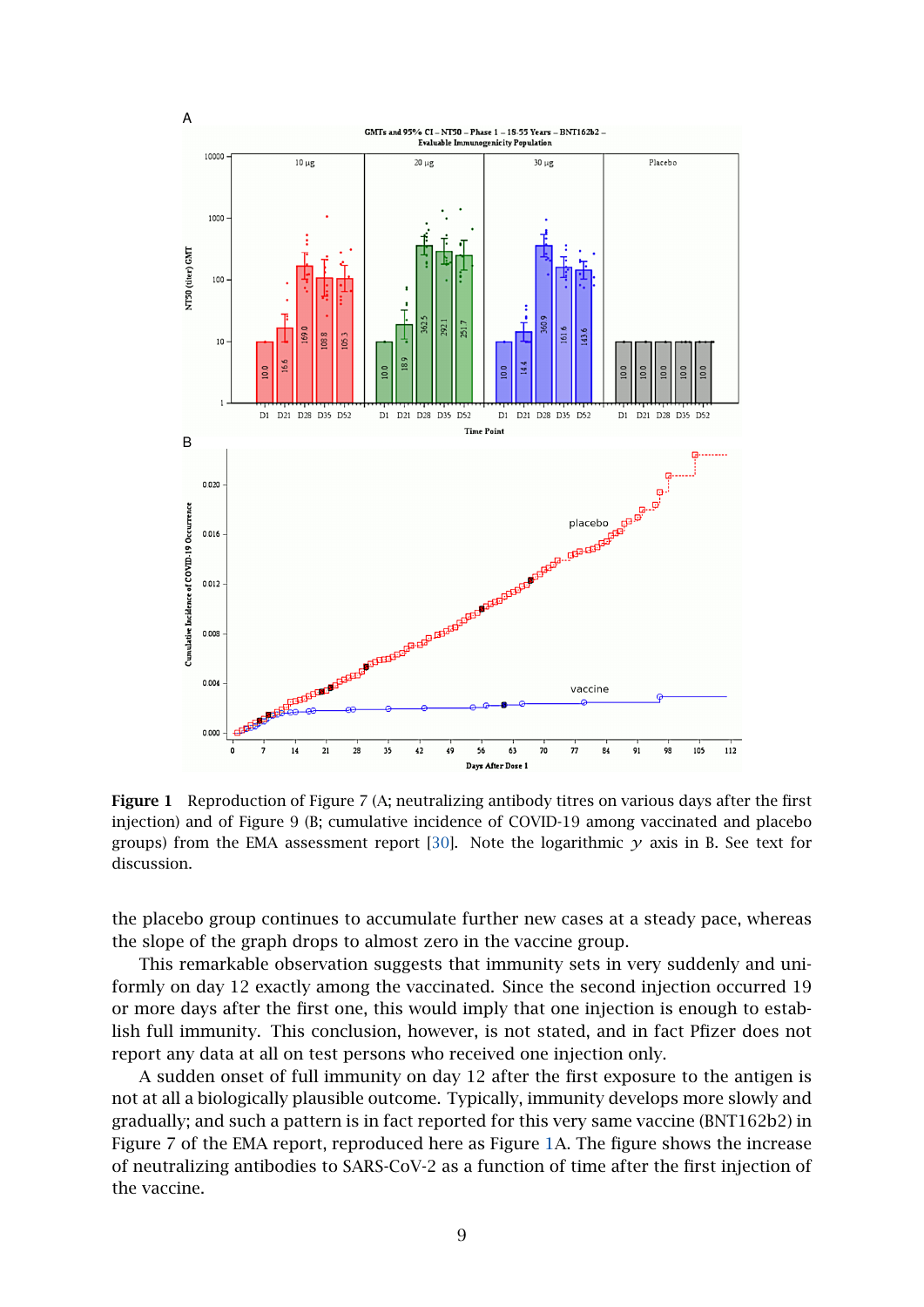|                                                                  |       | Vaccine Placebo |
|------------------------------------------------------------------|-------|-----------------|
| No evidence of infection before dose 1                           | 93.1% | 93.0%           |
| No evidence of infection prior to 14 days after dose 2           | 85.6% | 85.0%           |
| Difference $(=$ infection between day 0 and day 14 after dose 2) | 7.5%  | 8.0%            |

<span id="page-9-0"></span>Table 1 Subjects without evidence of infection in vaccine and placebo groups at various time points in the clinical trial. Data excerpted from Table 4 in [\[30\]](#page-21-7). See text for discussion.

The induction of neutralizing antibodies is the declared purpose of the Pfizer vaccine. Generally speaking, antibodies are protein molecules produced by our immune system when it encounters *antigens*—macromolecules that do not occur within our own bodies. These antigens are often part of infectious microbes, including viruses. An antibody binds to a specific feature on the surface of its antigen; this feature is called the *epitope* of the antibody in question.

In the context of virus infections, antibodies can be neutralizing or non-neutralizing. A neutralizing antibody recognizes an epitope that is essential for the function of the virus, for example because this epitope must make contact to a *receptor* molecule on the surface of the host cell which the virus must enter in order to replicate. A nonneutralizing antibody simply happens to recognize a surface feature (epitope) that plays no essential role in the infectiousness of the virus.

Considering the foregoing, we should expect that the blood level of neutralizing antibodies should reflect the degree of clinical immunity to the virus. This is, however, not at all what we see in Figure [1A](#page-8-0). On day 21 after the first injection, that is, a full 9 days after the purported sudden onset of full clinical immunity, the amount of neutralizing antibodies in the blood has barely risen above the background level. The maximal level of neutralizing antibodies is observed only on day 28 after the first injection, at which time most test persons would already have had their second injection. The time course of cellular (T-cell) immunity was not reported, but in the absence of proof positive to the opposite it can be assumed to resemble that of the antibody response.

It is very difficult to reconcile the two contrasting observations of sudden onset of full clinical immunity on day 12, but neutralizing antibodies appearing only weeks later. Yet, neither the EMA reviewers nor those of the FDA appear to have been interested in the problem.

2.1.3.2 The Pfizer documentation contradicts itself on COVID-19 incidence after vaccination. Table [1](#page-9-0) lists the percentages of subjects in the vaccine group and the placebo group who showed no evidence of SARS-CoV-2 infection on day 0 (before the first dose) and on day 14 after the second dose, respectively. From the differences between the two time points, we can work out that 7.5% of the subjects in the vaccine group and 8% in the control group converted from negative to positive—that is, became infected—between the two time points.

According to [\[29\]](#page-21-6), the second dose was administered approximately 21 days after the first, although all subjects who received it between days 19 and 42 after the first injection were included in the evaluation. If we take day 35 after the first injection as the approximate time point of the comparison, we see from Figure [1B](#page-8-0) that the cumulative incidence between day 0 and day 35 is more than twice higher in the placebo group than in the vaccine group; but from Table [1,](#page-9-0) we see that it is almost the same. Moreover, with both groups the numbers are substantially higher in the table than in the figure.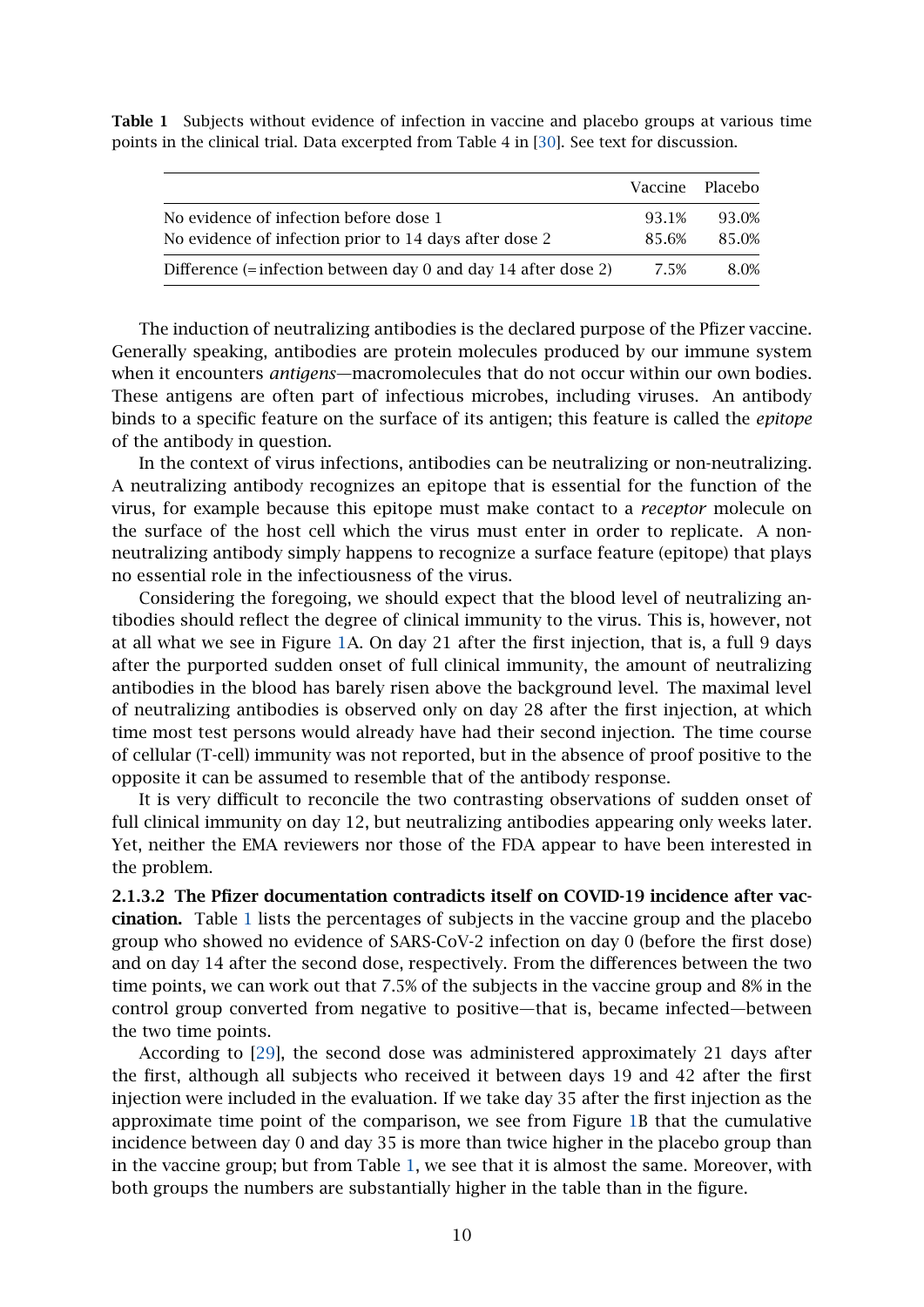<span id="page-10-0"></span>

|             | <b>Table 2</b> Incidence of COVID-19 among subjects not previously infected but vaccinated, or pre- |  |  |
|-------------|-----------------------------------------------------------------------------------------------------|--|--|
|             | viously infected but not vaccinated. Data excerpted from Tables 6 and 7 in [29]. See text for       |  |  |
| discussion. |                                                                                                     |  |  |

|                                    | Vaccine        |        |               | Placebo        |            |                           |
|------------------------------------|----------------|--------|---------------|----------------|------------|---------------------------|
|                                    | Total          | Cases  | Incidence (%) |                |            | Total Cases Incidence (%) |
| All subjects<br>Initially negative | 19965<br>18198 | 9<br>8 | 0.044         | 20172<br>18325 | 169<br>162 |                           |
| Previously infected 1767           |                |        |               | 1847           |            | 0.38                      |

These two sets of data cannot possibly be reconciled; one must be false. Since, as discussed, the sudden onset of immunity implied by Figure [1B](#page-8-0) lacks any biological plausibility, it is most likely that it is this data set which was fabricated.

2.1.3.3 Pfizer's data imply that the vaccine protects from COVID more effectively than does prior infection with the virus. We can also scrutinize Pfizer's reported data in order to compare the immunity conferred by the vaccine to that induced by prior natural infection with the virus. The relevant data are summarized in Table [2.](#page-10-0) The reported 8 cases of COVID-19 among vaccinated persons who had initially tested negative for the virus amount to an incidence of 0.044%. Pfizer also reports 7 cases among persons who had initially tested positive but were not vaccinated. Since this group is considerably smaller, those 7 cases translate into an almost ninefold higher incidence (0.38%).

It is common knowledge that vaccines will at best approach, but not surpass the immunity conferred by the corresponding natural infection. Very robust immunity after prior natural infection with SARS-CoV-2 has recently been reported [\[10\]](#page-20-5); in that study, not a single case of COVID-19 was observed among 1359 individuals who had remained unvaccinated. Robust immunity after infection is also confirmed by comprehensive laboratory investigations [\[11\]](#page-20-6). Therefore, the above analysis corroborates yet again that the trial results reported by Pfizer cannot be trusted. That neither the FDA nor the EMA picked up on any of these inconsistencies does not instil confidence in the thoroughness and integrity of their review processes.

2.2 What evidence is lacking to make the case? We had already mentioned the specious and contrived character of the endpoint used in Pfizer's clinical trials—namely, the counting of a COVID-19 "case" based on nothing more than a positive PCR result, together with one or more items from a list of mostly uncharacteristic clinical symptoms. We must therefore ask if the vaccine provides any benefits that are more substantial than the claimed—but, as discussed above, most likely fabricated—reduction in the count of such trivial "cases."

2.2.1 Prevention of severe disease and mortality. Page 48 of the FDA report sums up this question as follows: "A larger number of individuals at high risk of COVID-19 and higher attack rates would be needed to confirm efficacy of the vaccine against mortality."

We note that this quote not only answers the posed question in the negative, but it also disposes of the entire pretext for granting emergency use authorization for this experimental vaccine. If in a study that involves 40,000 individuals the number of fatal outcomes is too small to permit the detection of any benefit of the vaccine, then surely no "emergency" exists that would justify the very grave risks, and meanwhile manifest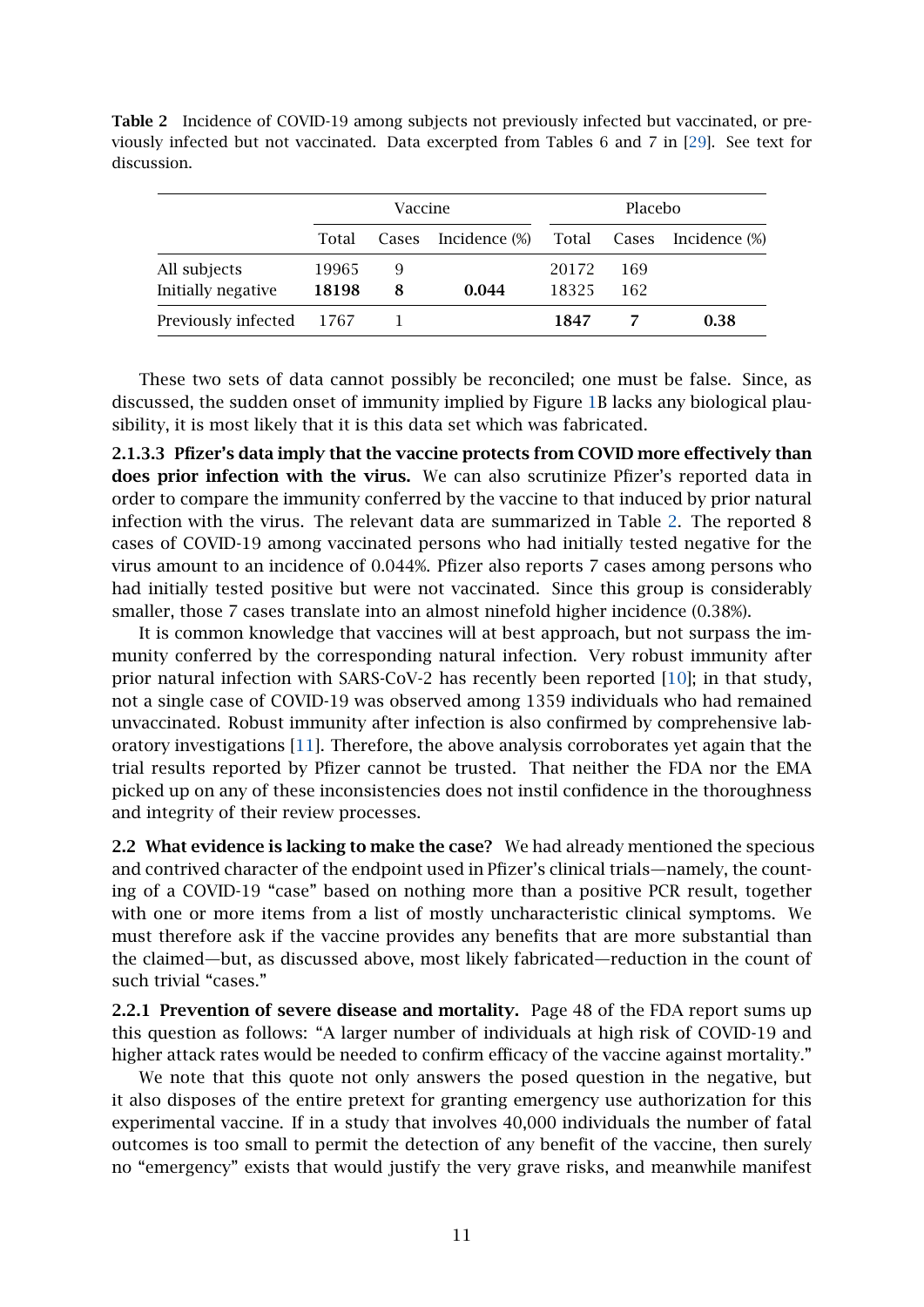harm, associated with the extraordinarily rushed introduction of this and other COVID-19 vaccines.

No fatalities at all occurred in the cited study on adolescents [\[31\]](#page-21-8); and we already noted that this study does not report any cases of severe disease either. Therefore, in this specific age group, too, neither a meaningful benefit nor an emergency are in evidence.

2.2.2 Effectiveness for those at high-risk of severe COVID-19. Here, the FDA report has this to say: "Although the proportion of participants at high risk of severe COVID-19 is adequate for the overall evaluation of safety in the available follow-up period, the subset of certain groups such as immunocompromised individuals (e.g., those with HIV/AIDS) is too small to evaluate efficacy outcomes."

The report shirks the question of risk reduction among those with more common predisposing conditions, such as for example chronic heart or lung disease. Naturally, the clinical study on adolescents [\[31\]](#page-21-8) is completely barren in this regard. Overall, no evidence has been adduced by Pfizer's clinical studies to prove clinical benefit in those at high risk of severe COVID-19.

2.2.3 Effectiveness against long-term effects of COVID-19 disease. The FDA report's verdict is as follows: "Additional evaluations will be needed to assess the effect of the vaccine in preventing long-term effects of COVID-19, including data from clinical trials and from the vaccine's use post authorization." In other words, the clinical trials provided no such evidence.

2.2.4 Reduction of transmission. On this topic, the FDA report offers only that "additional evaluations including data from clinical trials and from vaccine use post-authorization will be needed to assess the effect of the vaccine in preventing virus shedding and transmission, in particular in individuals with asymptomatic infection."

In plain language, there is no evidence that transmission is reduced, and in fact the trials were simply not even designed to prove or disprove such an effect.

2.2.5 Duration of protection. The FDA report correctly states (on page 46) that "as the interim and final analyses have a limited length of follow-up, it is not possible to assess sustained efficacy over a period longer than 2 months." Even if we choose to believe that any efficacy at all has been demonstrated pertaining to the two-month study period, such a short duration of protection does not justify the risks associated with vaccination.

2.2.6 Inadequate efforts to determine the optimal dose. Figure [1A](#page-8-0) shows that the level of neutralizing antibodies is virtually the same with vaccine (mRNA) doses of  $20 \mu$ g and  $30 \mu$ g, respectively. This raises the question why the higher dose was employed throughout—and not only with adults, on whom these data were obtained, but also with children, whose lower body weights should suggest a dose reduction. Furthermore, the data in Figure [1B](#page-8-0) suggest that full immunity is induced already by the first dose; application of the second dose does not change the pace at which new cases accrue in the vaccine group, and therefore apparently has no effect on immunity. This would imply that a one-dose regimen should have been evaluated, which would reduce the overall likelihood of adverse events.

2.2.7 Summary. The clinical trials carried out by Pfizer contain no proof of any benefit conferred by the vaccine with respect to any clinically relevant endpoints. This applies to all tested age groups, and in particular also to adolescents.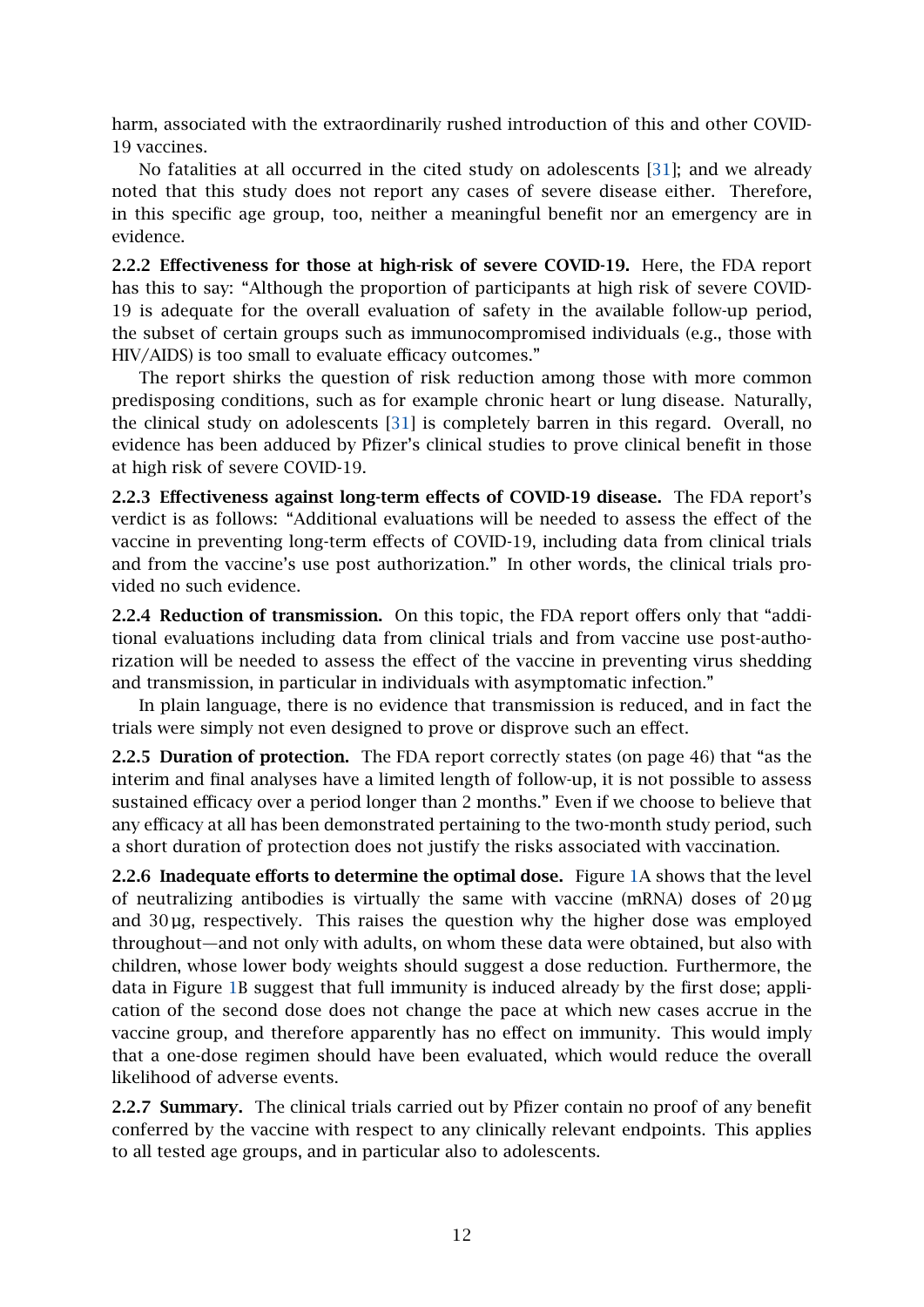# <span id="page-12-0"></span>3 The Pfizer COVID-19 vaccine lacks safety

3.1 What does the evidence show? The clinical trials for Comirnaty (BNT162b2), as well as for the other COVID-19 vaccines, were rushed through in a very short time; this has meant that proper precautions to ensure their safety were not taken. However, animal experiments carried out before the start of clinical testing already gave reason to expect severe toxicity. Unfortunately, this expectation has been abundantly borne out in practice since the beginning of mass vaccinations.

3.1.1 Preclinical data from animal experiments indicate potential for grave harm. Comirnaty, like all other gene-based COVID-19 vaccines, causes the expression in vivo of one specific protein of SARS-CoV-2—namely, the so-called spike protein, which is located on the surface of the virus particle. The spike protein mediates the virus particle's initial attachment to the host cell and also its subsequent entry into the cell. The key idea behind the Comirnaty vaccine is as follows:

- 1. a synthetic mRNA that encodes the spike protein is complexed with a mixture of neutral and cationic (positively charged) synthetic lipids, which cluster together in lipid nanoparticles (LNPs);
- 2. after injection, the LNPs facilitate the uptake of the mRNA into host cells, where the mRNA will cause the expression (synthesis) of the spike protein;
- 3. the spike protein will appear on the surface of the host cells and induce an immune reaction to itself.

The immune reaction to the spike protein will comprise both antibodies, which may or may not be neutralizing (see Section [2.1.3.1\)](#page-7-0), and T-lymphocytes (T-cells). Some of these T-cells are cytotoxic (also known as T-killer cells); their function is to kill virusinfected body cells.

While this vaccination strategy may look good on paper, it has a number of drawbacks and risks. These arise both from the lipid mixture and from the spike protein, both of which have known toxic activities.

3.1.1.1 Toxic and procoagulant activities of the spike protein. Severe clinical COVID-19 disease is often accompanied by a pathological activation of blood clotting [\[32\]](#page-21-9). The central role of the spike protein in this complication is recognized [\[33\]](#page-21-10). Notably, there are at least two different mechanisms for triggering blood coagulation:

- 1. If the spike protein is expressed within vascular endothelial cells—the innermost cell layer of the blood vessels—then an immune reaction to the spike protein can destroy these cells. The resulting vascular lesion will activate blood clotting. This immune reaction can involve cytotoxic T-cells, but also antibodies that trigger the complement system and other immune effector mechanisms.
- 2. Spike protein molecules that are formed within the circulation, or which enter it after being synthesized elsewhere in the body, can directly bind to blood platelets (thromboycytes) and activate them. This will again set off blood clotting.

The second mechanism is significant because it does not involve an immune reaction; therefore, it can be triggered right away even in those persons who have no pre-existing immunity. The first mechanism will be most effective in those who already have immunity to the spike protein, due to either infection with the virus or a previous injection of vaccine. Note that the underlying mechanism of cell damage will also operate in other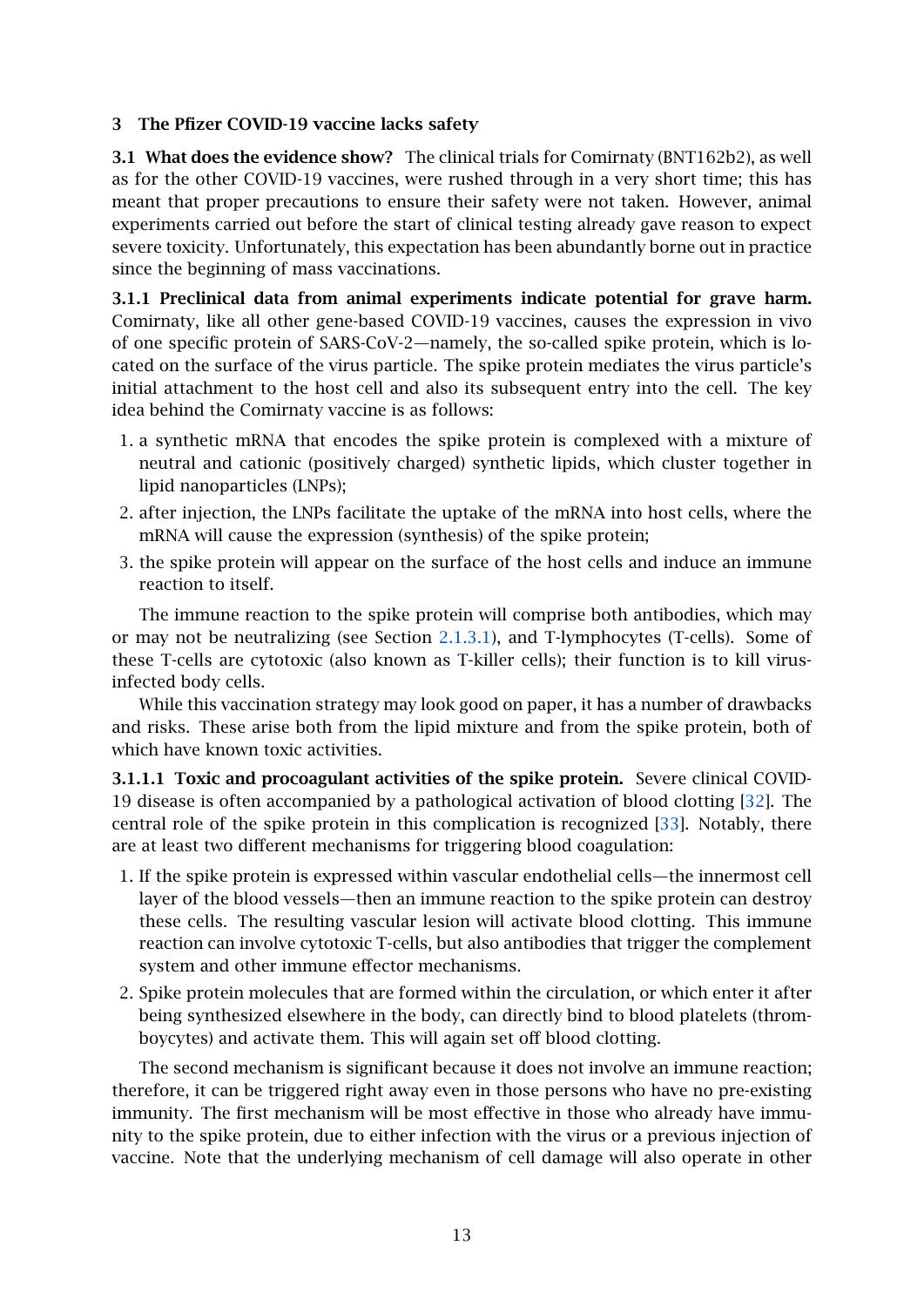tissues—any cell in the body that expresses the spike protein will thereby become a target for the immune system.

Since Comirnaty and other gene-based vaccines induce the synthesis of active, and therefore potentially toxic, spike protein, it is important to understand how this protein with be distributed within the body. Toxicity might be limited if the vaccine, and therefore the synthesis of the spike protein, remained confined to the site of injection, within the muscle tissue but outside the circulation. On the other hand, if the vaccine were to enter the bloodstream, then one would have to expect expression of the spike protein within the blood vessels and toxicity through the activation of blood clotting.

<span id="page-13-0"></span>3.1.1.2 Distribution of the vaccine in animal experiments. As it turns out, the vaccine does indeed appear in the bloodstream very rapidly after intramuscular injection. In experiments which Pfizer reported to the Japanese health authorities [\[34\]](#page-21-11), rats were injected with a mock vaccine sample. This material was was chemically similar to Comirnaty, but it contained an mRNA molecule that encoded an easily traceable, non-toxic model protein (luciferase) rather than the SARS-CoV-2 spike protein. The lipid mixture used to form the LNPs was the exact same as with Comirnaty. One of the lipids in this mixture was radioactively labelled, which permitted the distribution of the sample within the body to be traced and quantified sensitively and accurately. Several remarkable observations were made:

- 1. The radioactive lipid appeared rapidly in the bloodstream. The blood plasma concentration peaked after 2 hours; but even at only 15 minutes into the experiment, the plasma level had already reached 45% of that maximal value.
- 2. Very high levels of the radioactive lipid accumulated in the liver, the spleen, the adrenal glands, and the ovaries.
- 3. Comparatively low levels accumulated in the central nervous system (the brain and the spinal cord).
- 4. Expression of the model protein encoded by the mRNA was studied only in the liver, where it was readily detected.

3.1.1.3 Mechanism of vaccine uptake into the bloodstream. Considering that the complex consisting of mRNA with bound LNPs has a rather large molecular size, we must ask how it managed to enter the bloodstream so rapidly. After intramuscular injection, the bulk of the vaccine should end up in the "interstitial" space, that is, the extracellular space outside the blood vessels. This space is separated from the intravascular space (the circulation) by the capillary barrier, which permits free passage only to small molecules such as oxygen or glucose (blood sugar) but is impermeable to large molecules such as plasma proteins; and the vaccine particles would be even larger than those.

The fluid within the interstitial space is continuously drained through the lymphatic system; all lymph fluid ultimately enters the bloodstream through the thoracic duct. Particles which are too large for traversing the capillary barrier can ultimately reach the circulation by way of this lymphatic drainage. However, this process tends to be considerably slower [\[35\]](#page-21-12) than was observed here with the model vaccine. We must therefore ask if the model vaccine may have broken down the capillary barrier and thereby gained direct entry to the bloodstream.

Lipid mixtures similar to those contained in the Pfizer vaccine have been used experimentally to penetrate the blood brain barrier after intravenous injection [\[36\]](#page-21-13). The blood brain barrier can be described as a "fortified version" of the regular capillary barrier—if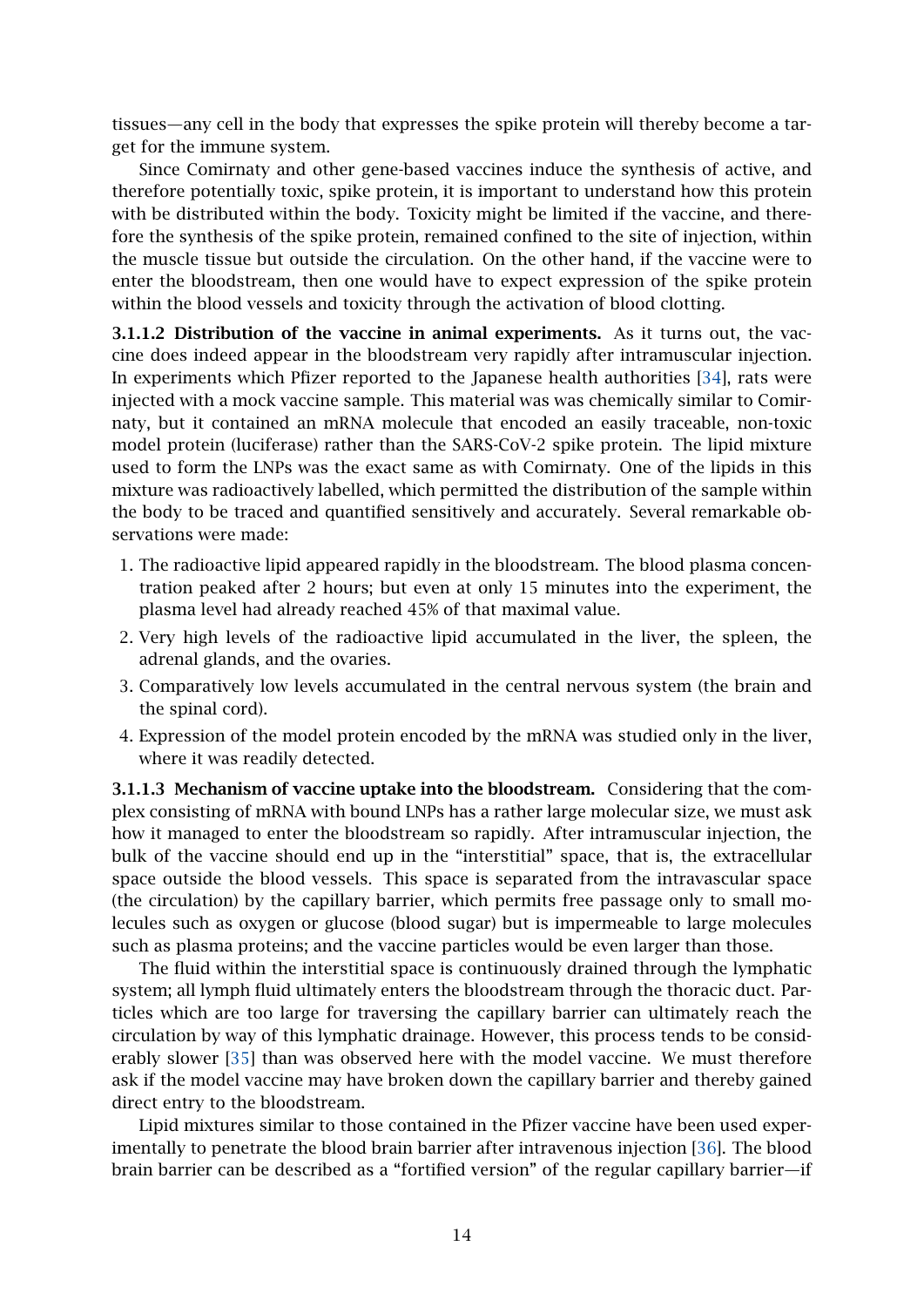it can be broken down, then we must expect the same with a regular capillary barrier, too. The high local concentration of the lipid nanoparticles that will result after intramuscular injection will further promote the breakdown of the barrier. The upshot of this is that the vaccine *will* appear in the bloodstream, in large amounts and on short order. Complications due to blood clotting must therefore be expected.

3.1.1.4 Other indications of LNP toxicity. The proposed breakdown of the capillary barrier by the LNPs implies a cytotoxic effect on the endothelial cells, which form the only cellular element of the capillary walls. Cytotoxic effects of the LNPs are also evident from damage to muscle fibres at the injection site [\[30,](#page-21-7) p. 49] and to liver cells [\[30,](#page-21-7) p. 46]. Note that these data, too, were obtained with the model mRNA encoding the presumably non-toxic luciferase enzyme. Therefore, these cytotoxic actions are not due to any direct action of the spike protein. An immunological component of the cell damage cannot be completely ruled out, but it is likely not dominant in this case, since luciferase, unlike spike protein, is not transported to the cell surface.

<span id="page-14-0"></span>3.1.1.5 Mechanisms of accumulation in specific organs. The high rates of accumulation of the vaccine in the liver and the spleen suggest uptake by macrophage cells, which abound in both organs and are generally in charge of clearing away unwanted debris. The accumulation in the adrenal glands, the ovaries, and again the liver suggests a role of lipoproteins in cellular uptake within these organs. Lipoproteins are complexes of lipids and specific protein molecules (apolipoproteins) that function as lipid carriers in the bloodstream. The liver has a central role in lipid and lipoprotein metabolism generally, whereas the adrenal glands and the ovaries take up lipoproteins to acquire cholesterol, which they then convert to their respective steroid hormones. Such a role of lipoproteins in the transport and cellular uptake of lipid nanoparticles is in fact accepted [\[37\]](#page-21-14). We must therefore expect that other organs with a high rate of lipoprotein uptake will be similarly affected. This includes in particular the placenta, which like the ovaries produces large amounts of steroid hormone (progesterone), and the lactating mammary glands, which acquire cholesterol contained in lipoproteins for secretion into the breast milk.

3.1.1.6 Correlation of lipid uptake and mRNA expression. In the experimental study in question, the liver was also shown to express the mRNA that is associated with the LNPs (see [\[30\]](#page-21-7), Section 2.3.2). As stated above, the mRNA used in this study encoded the firefly enzyme *luciferase*, which is the very protein that enables these animals to glow in the dark. Mammalian tissues expressing this enzyme will also become luminescent, in proportion to the amount of luciferase protein which they synthesize. Measurements of this luminescence are not very sensitive, though, which was most likely the reason why Pfizer carried them out only with the liver but not with other, smaller organs. However, in the absence of proof positive to the opposite, we must assume that the correlation between efficient LNP uptake and mRNA expression that applies to the liver will also hold with other organs. If the cargo mRNA encodes the spike protein, then these organs will be exposed to the toxicity of the spike protein, and to the immune reaction against it, in proportion to the level of LNP and mRNA uptake.

3.1.1.7 Potential risks to fertility and to the breastfed newborn. A high level of expression of spike in the ovaries raises the prospect of significant damage to that organ, with possible consequences for female fertility. Uptake of the vaccine by mammary gland cells opens two possible pathways of toxicity to the breastfed child: firstly, the expression of spike protein and its secretion into the breast milk, and secondly, the wholesale transfer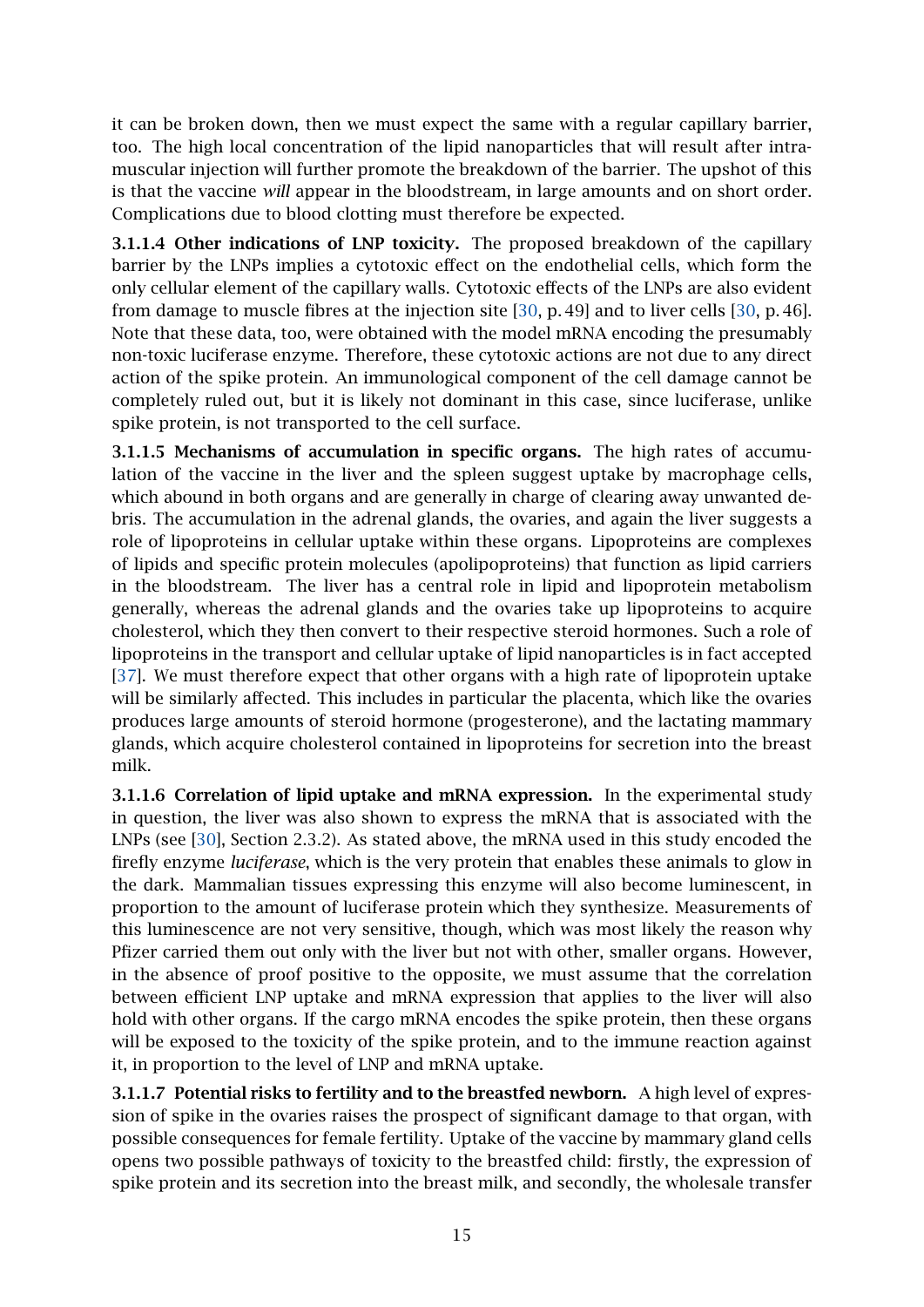of the vaccine into the milk. The mammary glands are *apocrine*, which means that they pinch off and release fragments of their own cytoplasm into the milk; thus, anything that has reached the cytoplasm might also reach the breast milk. In this connection, we note that both the VAERS database and the EU drug adverse events registry (EudraVigilance) report fatalities in breastfed newborns after vaccination of their mothers (see Section [3.1.3.6\)](#page-16-1).

3.1.1.8 Pfizer's failure to investigate risks evident from preclinical investigations. With the exception of fertility, which can simply not be evaluated within the short period of time for which the vaccines have been in use, all of the risks discussed above have been substantiated since the vaccines have been rolled out—all are manifest in the reports to the various adverse event registries (see Section [3.1.3\)](#page-15-0). We must stress again that each of these risks could readily be inferred from the cited limited preclinical data, but were not followed up with appropriate in-depth investigations. In particular, the clinical trials did not monitor any laboratory parameters that could have provided information on these risks, such as those related to blood coagulation (e.g. D-dimers/thrombocytes) or liver damage (e.g. γ-glutamyltransferase).

3.1.2 Contaminations arising from the manufacturing process. The commercial scale manufacturing process of BNT162b2 gives rise to several contaminations that may compromise vaccine safety and effectiveness. For brevity, we will here mention only two such contaminants.

3.1.2.1 Contaminating bacterial DNA. The mRNA is produced in vitro using a DNA template, which in turn is obtained from bacterial cells. While steps are taken to remove this DNA afterwards, they are not completely effective, which is acknowledged in the EMA report (pages 17 and 40). Contaminating DNA injected with the vaccine may insert into the genomes of host cells and cause potentially harmful mutations. Bacterial DNA also non-specifically promotes inflammation.

3.1.2.2 Lipid impurites. The EMA report also observes impurities originating from the synthesis of the lipid ingredients of the vaccine (page 24):

Lipid-related impurities have been observed in some recently manufactured finished product batches, correlated with ALC-0315 lipid batches. The quality of ALC-0315 excipient is considered acceptable based on the available data on condition that specific impurities in the finished product will be further evaluated.

Considering that the synthetic lipid referred to as ALC-0315 has never before been used on humans, there is no sound empirical basis for deciding on "acceptable" levels of impurities. Furthermore, it appears that the contaminating species have not even been identified. EMA's arbitrary blanket approval of unknown contaminants of an unproven vaccine ingredient is completely unacceptable.

<span id="page-15-0"></span>3.1.3 Adverse events after the onset of vaccinations. Since the introduction of the vaccines, numerous adverse events have been reported to registries around the world. We will here focus on two registries, namely, the U.S. vaccine adverse events reporting system (VAERS) and the EU monitoring system for drug adverse events (EudraVigilance). All numbers quoted below are as of May 21<sup>st</sup> unless stated otherwise.

3.1.3.1 Fatalities reported in connection with COVID vaccines. Within just five months of the onset of vaccinations, EudraVigilance has accumulated 12,886 deaths in connec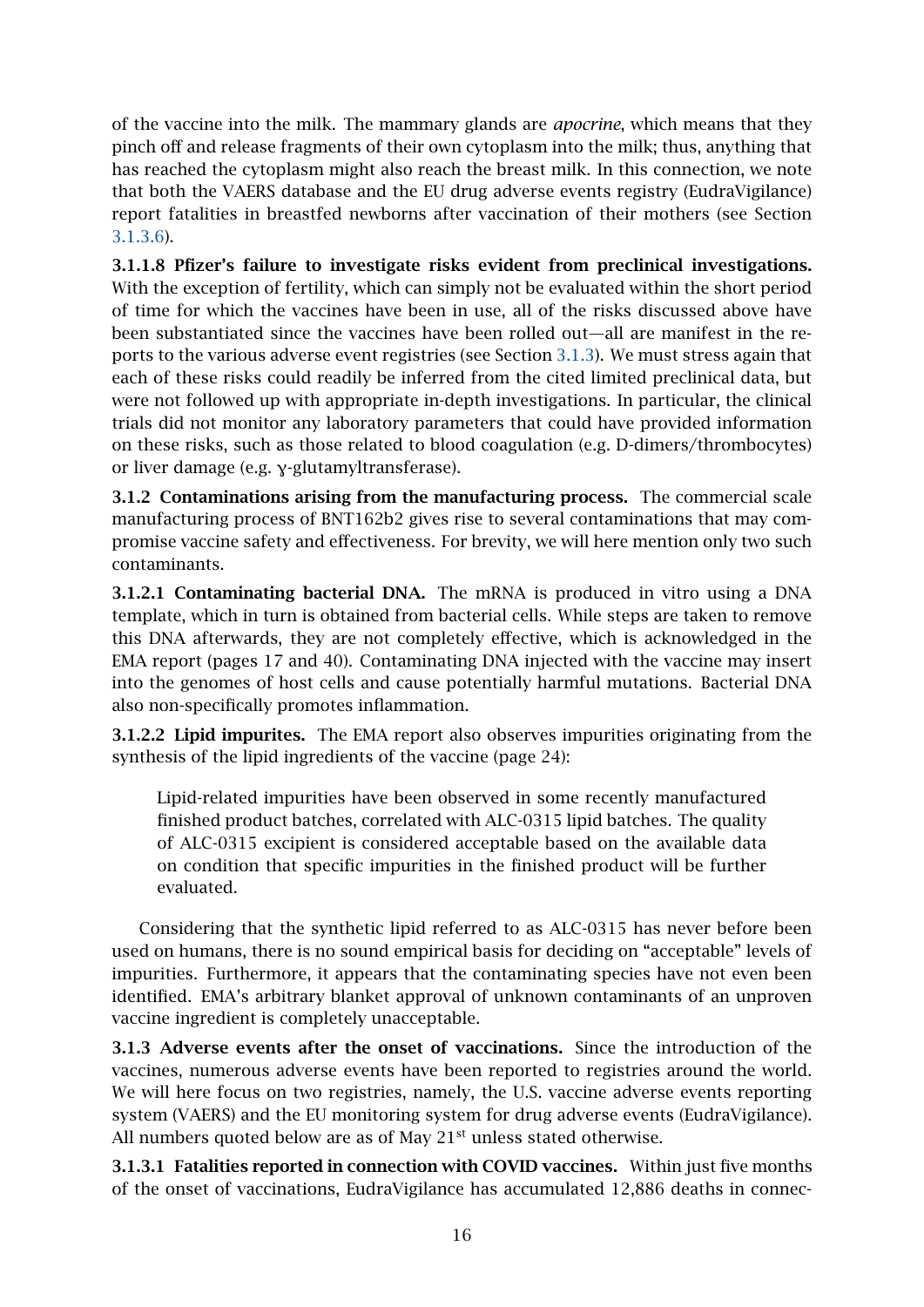tion with the COVID-19 vaccines, of which the Pfizer vaccine accounted for almost half (6,306). In the same time period, VAERS has run up 4,406 deaths in all; of these, 91% were associated with the mRNA vaccines, with Pfizer accounting for 44% and Moderna for 47% of the total.

It is impossible to know what percentage of all fatalities that occur after vaccination will actually be reported to VAERS or EudraVigilance. However, note that the 4,406 COVID vaccine-related fatalities accrued by VAERS during just the past 5 months exceed the cumulative total of all other vaccines combined, over the entire previous 20 years. It is therefore clear that these vaccines are far and away the most deadly ones in history quite predictably so, and all for a disease whose case fatality rate does not exceed that of influenza [\[1,](#page-19-0) [38\]](#page-21-15).

<span id="page-16-0"></span>3.1.3.2 Severe events related to disrupted blood clotting. The litany of diagnoses in both databases that indicate pathological activation of blood clotting is almost endless heart attacks, strokes, thromboses in the brain and in other organs, pulmonary embolism; but also thrombocytopenia and bleeding, which result from excessive consumption of thrombocytes and of coagulation factors in disseminated intravascular coagulation. These disease mechanisms caused many of the fatalities summarized above; in other cases, they caused severe acute disease, which will in many cases leave behind severe disability.

3.1.3.3 Other severe reactions. Severe reactions also include seizures, other neurological symptoms, particularly related to motor control, and severe systemic inflammation with damage to multiple organs. Again, in many of these patients, long-lasting or even permanent residual damage is highly likely.

3.1.3.4 Severe adverse reactions among adolescents. In the age group of 12-17 years, two deaths likely related to the Pfizer vaccine were already reported to EudraVigilance. Also in this age group, there were 16 cases of myocarditis, all in males, and 28 cases of seizures among both sexes, 3 of them reported as life-threatening. There also were a few cases of stroke, myocardial infarction, and severe inflammatory disease.

While the numbers of adverse events are much lower than those among adults, this is simply due to the hitherto far lower rates of vaccination in this age group. Should systematic vaccination be green-lighted for adolescents, we must expect these numbers to rapidly climb to a level resembling that seen in adults.

**3.1.3.5 Miscarriages.** As of June 21<sup>st</sup>, 2021, EudraVigilance lists 325 cases of miscarriage among vaccinated pregnant women. While it is difficult to ascertain by just how much vaccination will raise the rate of miscarriage, most of these cases were reported by healthcare professionals, who evidently considered a connection to the vaccine at least plausible. This series of cases alone would be reason enough to pause the vaccinations and investigate.

<span id="page-16-1"></span>3.1.3.6 Deaths among breastfed infants. Although it does not directly relate to the age group which is the focus of this lawsuit and this expert opinion, it bears mention that both VAERS and EudraVigilance contain reports of death among breastfed children shortly after their mothers had received the Pfizer vaccine.

In Section [3.1.1.5,](#page-14-0) we discussed the possibility of vaccine uptake into the placenta and the breast glands. The reported miscarriages and fatalities in newborns indicate that these risks must be taken very seriously, and that Pfizer acted negligently in not investigating them in any of their reported preclinical and clinical trials.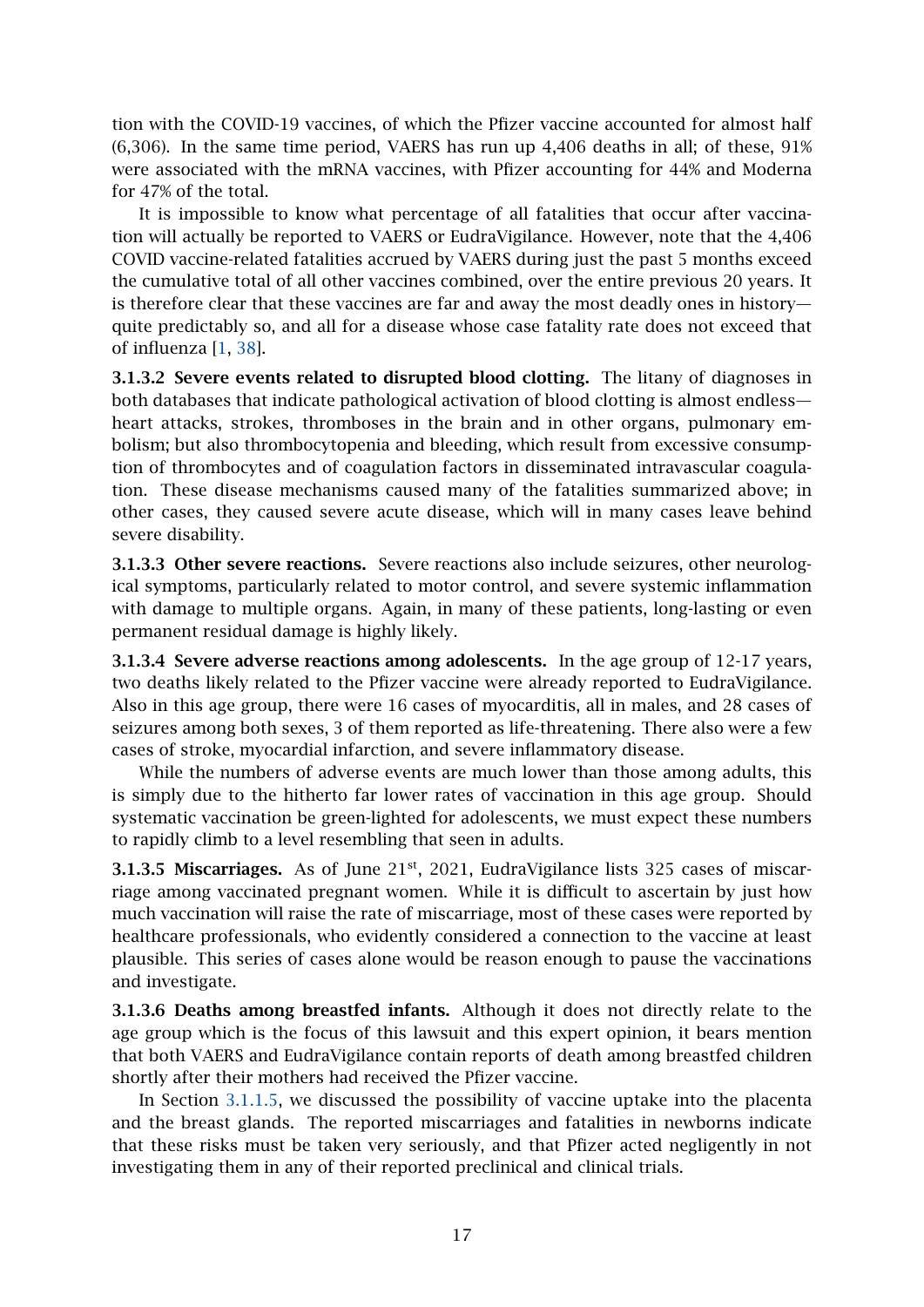3.2 Missing evidence. We saw above that significant positive indications of risk were neglected in the clinical trials and subsequent rushed emergency approval of the Pfizer vaccine, with unfortunate yet predictable outcomes. Equally damning is the list of omissions—potential risks that should have been investigated in preclinical or clinical trials but never were.

3.2.1 Proper pharmacokinetics. Section [3.1.1.2](#page-13-0) described some experiments pertaining to the distribution of a surrogate vaccine. While these studies did provide important and useful information, it must be noted that the expression of the spike protein instead of the presumably inert luciferase enzyme might affect the distribution due to its interference with vascular integrity, including at the blood brain barrier, and with blood clotting. EMA and other regulators should have insisted that such experiments be carried out and documented.

3.2.2 Drug interactions. The EMA report states (page 110):

Interaction studies with other vaccines have not been performed, which is acceptable given the need to use the vaccine in an emergency situation.

Since it is clear that mortality due to COVID-19 is low (see Section [1.1.1\)](#page-1-2) and therefore that no emergency exists, this argument must be rejected as specious.

Immunosuppressive effects of BNT162b2 are apparent from a drop of blood lymphocyte numbers among those vaccinated, as well as from clinical observations of Herpes zoster (shingles), which arises through the reactivation of persistent varicella-zoster virus [\[39\]](#page-21-16). This suggests that the desired immune response to other vaccines simultaneously administered may be impaired.

Furthermore, studies of interactions should not have been limited to vaccines alone, but also been extended to other drugs. One area of concern is the experimentally apparent liver toxicity of BNT162b2. The liver is central in the metabolic inactivation and disposal of many drugs; any interference with the function of this organ immediately creates numerous possibilities of adverse drug interactions.

3.2.3 Genotoxicity. No studies have been carried out regarding genotoxicity, that is, damage to the human genetic material, which could lead to heritable mutations and cancer. In the EMA report [\[30,](#page-21-7) p. 50], this is justified as follows:

No genotoxicity studies have been provided. This is acceptable because the components of the vaccine formulation are lipids and RNA, which are not expected to have genotoxic potential. The risk assessment performed by the applicant shows that the risk of genotoxicity related to these excipients [i.e. the synthetic lipids] is very low based on literature data.

In reality, it is known that the LNPs contained in BNT162b2 can enter all kinds of cells—that is, after all, the purpose of their inclusion in this vaccine preparation. It is also known that, once inside the cell, cationic lipids disrupt mitochondrial function (cell respiration) and cause oxidative stress, which in turn leads to DNA damage.

It should be mentioned that two of the lipids used by Pfizer—namely, the cationic lipid ALC-0315 and the PEGylated lipid ALC-0159, which account for 30-50% and for 2- 6%, respectively, of the total lipid content—had not previously been approved for use in humans. Pfizer's and EMA's cavalier attitude to the use of novel and so far unproven chemicals as components in drug or vaccine preparations without comprehensive studies on toxicity, including genotoxcicity, is completely unscientific and unacceptable.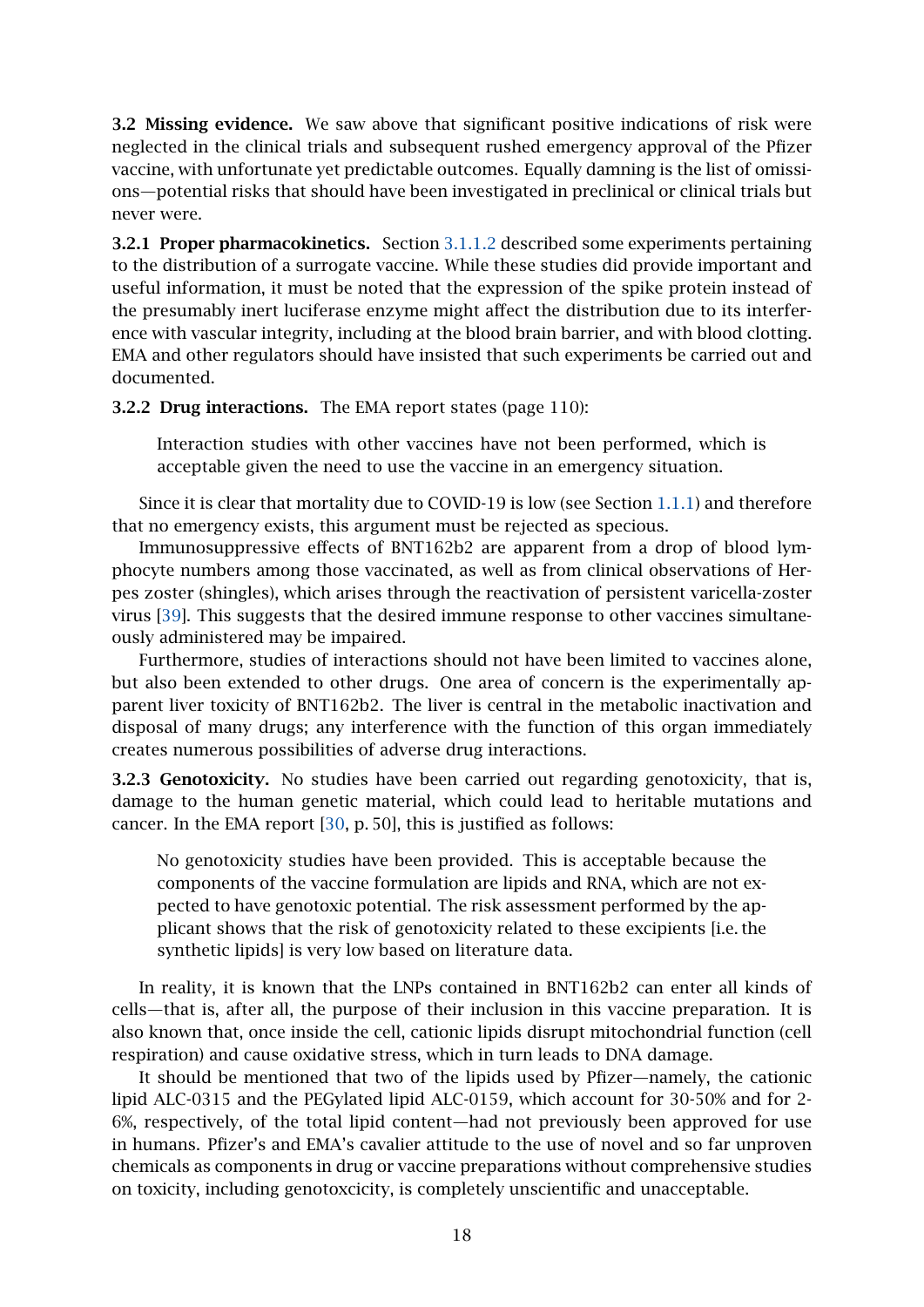3.2.4 Reproductive toxicity. Reproductive toxicity was assessed using only one species (rats) and on only small numbers of animals (21 litters). A greater than twofold increase in pre-implantation loss of embryos was noted, with a rate of 9.77% in the vaccine group, compared to 4.09% in the control group. Instead of merely stating [\[30,](#page-21-7) p. 50] that the higher value was "within historical control data range," the study should have stated unambiguously whether or not this difference was statistically significant; and if it was not, the number of experiments should have been increased to ensure the required statistical power. The same applies to the observations of "very low incidence of gastroschisis, mouth/jaw malformations, right sided aortic arch, and cervical vertebrae abnormalities." Overall, these studies are inadequately described and apparently were also inadequately carried out.

3.2.5 Autoimmunity. Exposure to the vaccine will lead to cell damage due to the cationic lipids, and also to the immune attack on cells producing the spike protein. From the cells undergoing destruction, proteins and other macromolecules will be released; such material must then be cleared away by macrophages.

When the clearing system is overloaded because of excessive cell damage and apoptosis (cell death), then the accumulation of cellular debris will lead to chronically excessive type I interferon release; this, in turn, will trigger further inflammation. With time, some macromolecules in the debris will become targets for the formation of autoantibodies and the activation of autoreactive cytotoxic T cells—they will begin to function as auto-antigens. This then leads to further tissue damage and the release of more autoantigens—autoimmune disease will develop. Such an outcome is particularly likely in immunocompromised people or in those who are genetically predisposed to autoimmune disease (e.g. those with the HLA-B27 allele).

The risk of autoimmunity induced by BNT162b2 could be adequately addressed only in long-term studies; as with fertility or cancer, the very short period of preclinical and clinical testing means that we are flying blind. It should go without saying that all of these risks are particularly grave with children, adolescents, and young adults.

3.2.6 Antibody-dependent enhancement. While antibodies in principle serve to protect us from infections, in some cases they can increase disease severity. This phenomenon is referred to as antibody-dependent enhancement.

3.2.6.1 The principle. In Section [2.1.3.1](#page-7-0) above, we saw that antibodies may or may not neutralize the virus that elicited them. While in most cases non-neutralizing antibodies are not harmful, with some viruses they can actually make matters worse by facilitating entry of these viruses into host cells. This occurs because certain cells of the immune system are supposed to take up antibody-tagged microbes and destroy them. If a virus particle to which antibodies have bound is taken up by such a cell but then manages to evade destruction, then it may instead start to multiply within this cell. Overall, the antibody will then have enhanced the replication of the virus. Clinically, this antibodydependent enhancement (ADE) can cause a hyperinflammatory response (a "cytokine storm") that will amplify the damage to our lungs, liver and other organs of our body.

ADE can occur both after natural infection and after vaccination, and it has been observed with several virus families, including Dengue virus, Ebola virus, respiratory syncytial virus (RSV), and HIV [\[40\]](#page-22-0). Importantly, ADE also occurs with coronaviruses, and in particular with SARS, whose causative agent is closely related to SARS-CoV-2. Attempts to develop vaccines to SARS repeatedly failed due to ADE—the vaccines did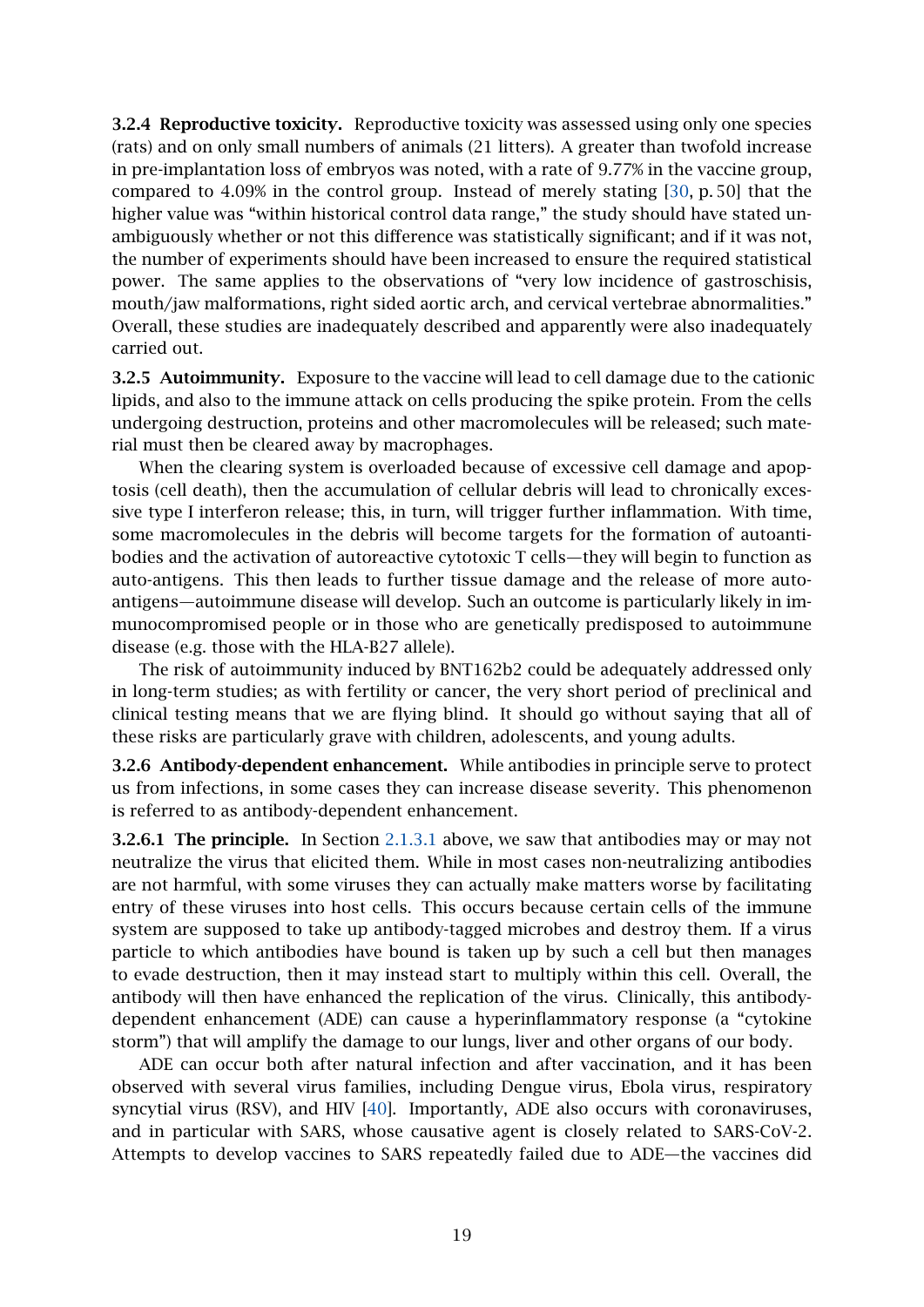induce antibodies, but when the vaccinated animals were subsequently challenged with the virus, they became more ill than the unvaccinated controls (see e.g. [\[41\]](#page-22-1)).

3.2.6.2 SARS-CoV-2 and ADE. The possibility of ADE in the context of natural infection with SARS-CoV-2, as well as of vaccination against it, has been acknowledged [\[42\]](#page-22-2). More specifically, ADE due to spike protein antibodies elicited by other coronavirus strains has been invoked to account for the peculiar geographical distribution of disease severity within China [\[43\]](#page-22-3). However, the experimental research required to address it remains missing, even after more than one year into the pandemic.

With some experimental SARS vaccines, ADE could be mitigated through the use of inulin-based adjuvants [\[44\]](#page-22-4). This approach might be feasible for avoiding ADE with COVID-19 vaccines also, but so far this appears not to have been investigated with any of the existing COVID vaccines.

Pfizer and the regulatory bodies are well aware of the risk of ADE as well. The FDA notes in its briefing document [\[29,](#page-21-6) p. 44]:

Pfizer submitted a Pharmacovigilance Plan (PVP) to monitor safety concerns that could be associated with Pfizer-BioNTech COVID-19 Vaccine. The Sponsor identified vaccine-associated enhanced disease including vaccine-associated enhanced respiratory disease as an important potential risk.

Here, the term "vaccine-associated enhanced disease" refers to ADE. EMA has likewise acknowledged that this risk must be investigated further [\[30,](#page-21-7) p. 141]:

Any important potential risks that may be specific to vaccination for COVID-19 (e.g. vaccine associated enhanced respiratory disease) should be taken into account. The Applicant has included VAED/VAERD as an important potential risk and will further investigate it in the ongoing pivotal study and a postauthorization safety study.

Overall, it is clear that the risk of ADE is recognized in theory but is not addressed in practice. Given the abundant evidence of ADE with experimental SARS vaccines, this is completely irresponsible.

#### References

- <span id="page-19-0"></span>[1] J. P. A. Ioannidis: Infection fatality rate of COVID-19 inferred from seroprevalence data. *Bull. World Health Organ.* (2020), BLT.20.265892. url: [https://www.who.int/bulletin/](https://www.who.int/bulletin/online_first/BLT.20.265892.pdf) [online\\_first/BLT.20.265892.pdf](https://www.who.int/bulletin/online_first/BLT.20.265892.pdf).
- <span id="page-19-1"></span>[2] J. P. A. Ioannidis: Reconciling estimates of global spread and infection fatality rates of COVID-19: An overview of systematic evaluations. *Eur. J. Clin. Invest.* 5 (2021), e133554. pmid: [33768536](http://www.ncbi.nlm.nih.gov/pubmed/33768536).
- <span id="page-19-2"></span>[3] CDC COVID-19 Response Team: Coronavirus Disease 2019 in Children - United States, February 12-April 2, 2020. *MMWR. Morbidity and mortality weekly report* 69 (2020), 422– 426. pmid: [32271728](http://www.ncbi.nlm.nih.gov/pubmed/32271728).
- <span id="page-19-3"></span>[4] S. Tsabouri et al.: Risk Factors for Severity in Children with Coronavirus Disease 2019: A Comprehensive Literature Review. *Pediatric clinics of North America* 68 (2021), 321–338. pmid: [33228941](http://www.ncbi.nlm.nih.gov/pubmed/33228941).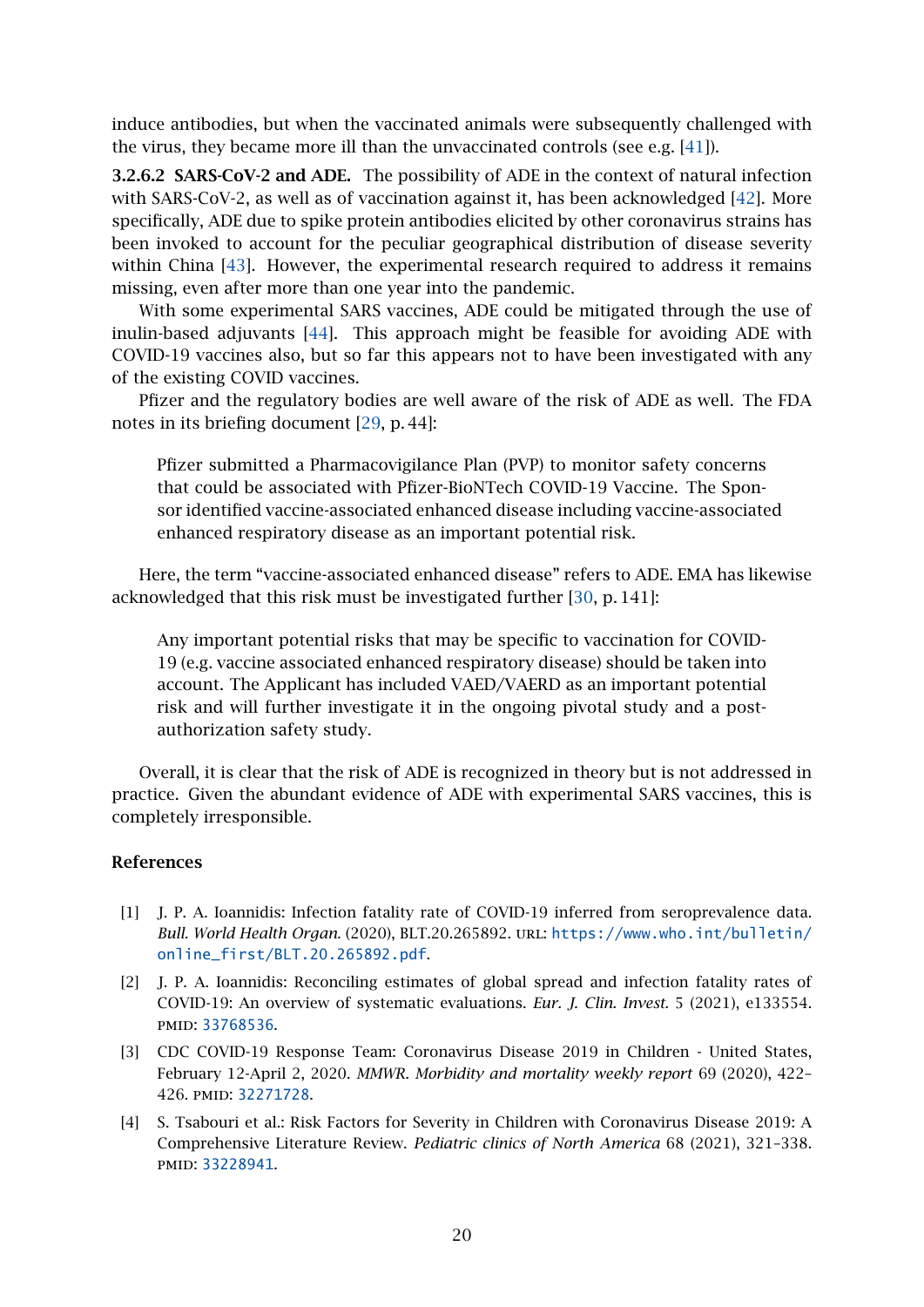- <span id="page-20-0"></span>[5] J. Y. Abrams et al.: Multisystem Inflammatory Syndrome in Children Associated with Severe Acute Respiratory Syndrome Coronavirus 2: A Systematic Review. *J. Pediatr.* 226 (2020), 45– 54. pmid: [32768466](http://www.ncbi.nlm.nih.gov/pubmed/32768466).
- <span id="page-20-1"></span>[6] P. A. McCullough et al.: Multifaceted highly targeted sequential multidrug treatment of early ambulatory high-risk SARS-CoV-2 infection (COVID-19). *Reviews in cardiovascular medicine* 21 (2020), 517–530. pmid: [33387997](http://www.ncbi.nlm.nih.gov/pubmed/33387997).
- <span id="page-20-2"></span>[7] C. Bernigaud et al.: Oral ivermectin for a scabies outbreak in a long-term care facility: potential value in preventing COVID-19 and associated mortality. *Br. J. Dermatol.* 184 (2021), 1207–1209. pmid: [33454964](http://www.ncbi.nlm.nih.gov/pubmed/33454964).
- <span id="page-20-3"></span>[8] Anonymous: *WHO advises that ivermectin only be used to treat COVID-19 within clinical trials*. 2021. url: [https://www.who.int/news-room/feature-stories/detail/who](https://www.who.int/news-room/feature-stories/detail/who-advises-that-ivermectin-only-be-used-to-treat-covid-19-within-clinical-trials)[advises-that-ivermectin-only-be-used-to-treat-covid-19-within-clinical](https://www.who.int/news-room/feature-stories/detail/who-advises-that-ivermectin-only-be-used-to-treat-covid-19-within-clinical-trials)[trials](https://www.who.int/news-room/feature-stories/detail/who-advises-that-ivermectin-only-be-used-to-treat-covid-19-within-clinical-trials).
- <span id="page-20-4"></span>[9] J. Flood et al.: Paediatric multisystem inflammatory syndrome temporally associated with SARS-CoV-2 (PIMS-TS): Prospective, national surveillance, United Kingdom and Ireland, 2020. *The Lancet regional health. Europe* 3 (2021), 100075. PMID: [34027512](http://www.ncbi.nlm.nih.gov/pubmed/34027512).
- <span id="page-20-5"></span>[10] N. K. Shrestha et al.: Necessity of COVID-19 vaccination in previously infected individuals. *medRxiv* (2021). DOI: [10.1101/2021.06.01.21258176](http://dx.doi.org/10.1101/2021.06.01.21258176).
- <span id="page-20-6"></span>[11] S. S. Nielsen et al.: SARS-CoV-2 elicits robust adaptive immune responses regardless of disease severity. *EBioMedicine* 68 (2021), 103410. PMID: [34098342](http://www.ncbi.nlm.nih.gov/pubmed/34098342).
- <span id="page-20-7"></span>[12] A. Grifoni et al.: Targets of T Cell Responses to SARS-CoV-2 Coronavirus in Humans with COVID-19 Disease and Unexposed Individuals. *Cell* 181 (2020), 1489-1501.e15. PMID: [32473127](http://www.ncbi.nlm.nih.gov/pubmed/32473127).
- <span id="page-20-8"></span>[13] N. Le Bert et al.: SARS-CoV-2-specific T cell immunity in cases of COVID-19 and SARS, and uninfected controls. *Nature* 584 (2020), 457-462. PMID: [32668444](http://www.ncbi.nlm.nih.gov/pubmed/32668444).
- <span id="page-20-9"></span>[14] S. Cao et al.: Post-lockdown SARS-CoV-2 nucleic acid screening in nearly ten million residents of Wuhan, China. *Nat. Commun.* 11 (2020), 5917. PMID: [33219229](http://www.ncbi.nlm.nih.gov/pubmed/33219229).
- <span id="page-20-10"></span>[15] R. Wölfel et al.: Virological assessment of hospitalized patients with COVID-2019. *Nature* 581 (2020), 465-469. PMID: [32235945](http://www.ncbi.nlm.nih.gov/pubmed/32235945).
- <span id="page-20-11"></span>[16] K. Basile et al.: Cell-based culture of SARS-CoV-2 informs infectivity and safe de-isolation assessments during COVID-19. *Clin. Infect. Dis.* (2020). PMID: [33098412](http://www.ncbi.nlm.nih.gov/pubmed/33098412).
- <span id="page-20-12"></span>[17] Anonymous: *Covid: Secret filming exposes contamination risk at test results lab*. 2021. url: <https://www.bbc.com/news/uk-56556806>.
- <span id="page-20-13"></span>[18] K. G. Andersen et al.: The proximal origin of SARS-CoV-2. *Nat. Med.* 26 (2020), 450–452. doi: [10.1038/s41591-020-0820-9](http://dx.doi.org/10.1038/s41591-020-0820-9).
- <span id="page-20-14"></span>[19] B. Sørensen et al.: Biovacc-19: A Candidate Vaccine for Covid-19 (SARS-CoV-2) Developed from Analysis of its General Method of Action for Infectivity. *QRB Discovery* 1 (2020). DOI: [10.1017/qrd.2020.8](http://dx.doi.org/10.1017/qrd.2020.8).
- [20] B. Sørensen et al.: The evidence which suggests that this is no naturally evolved virus. *Preprint* (2020). url: [https : / / www . minervanett . no / files / 2020 / 07 / 13 /](https://www.minervanett.no/files/2020/07/13/TheEvidenceNoNaturalEvol.pdf) [TheEvidenceNoNaturalEvol.pdf](https://www.minervanett.no/files/2020/07/13/TheEvidenceNoNaturalEvol.pdf).
- [21] L. Yan et al.: Unusual Features of the SARS-CoV-2 Genome Suggesting Sophisticated Laboratory Modification Rather Than Natural Evolution and Delineation of Its Probable Synthetic Route. *Preprint* (2020). DOI: [10.5281/zenodo.4028829](http://dx.doi.org/10.5281/zenodo.4028829).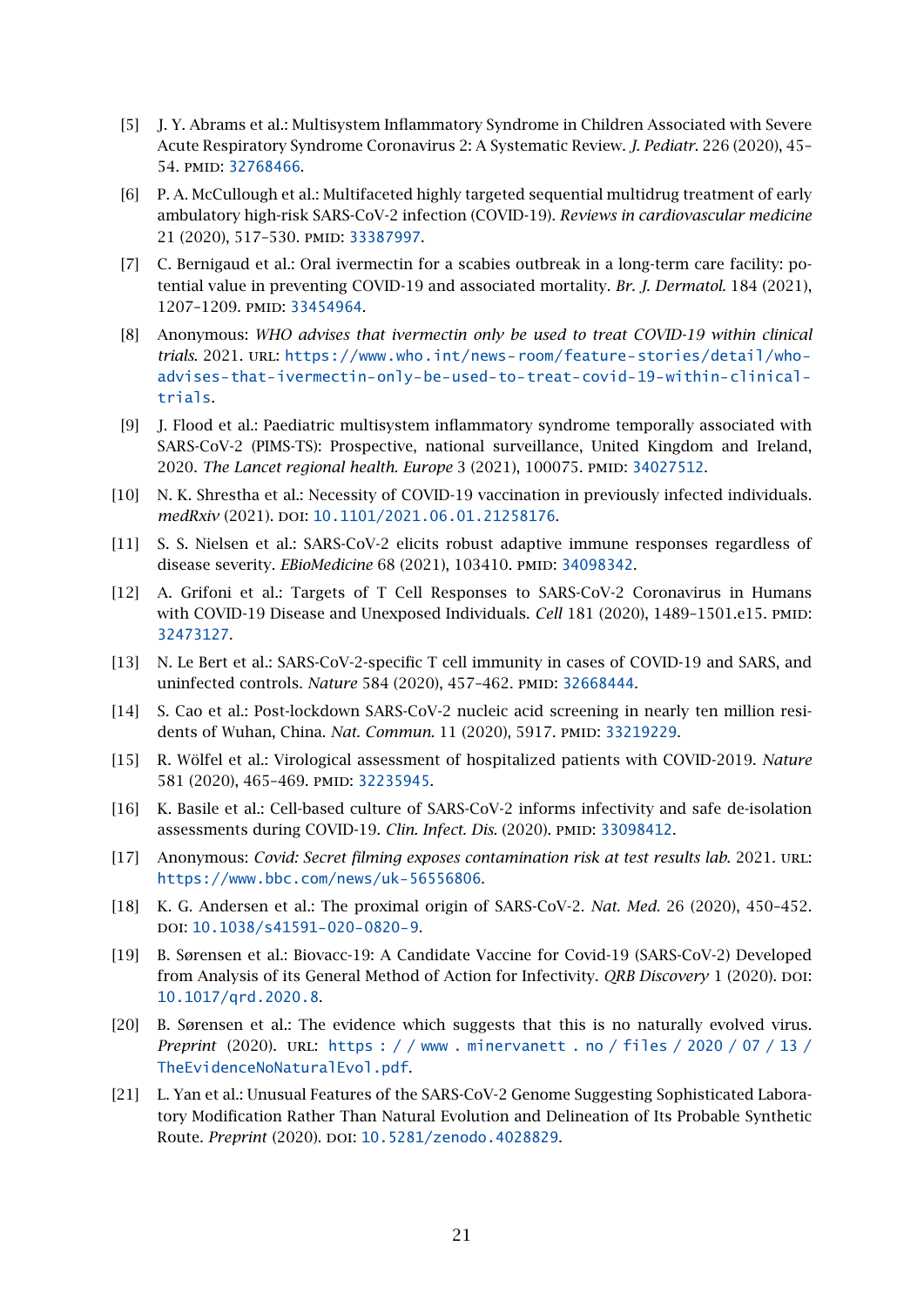- <span id="page-21-0"></span>[22] L. Yan et al.: SARS-CoV-2 Is an Unrestricted Bioweapon: A Truth Revealed through Uncovering a Large-Scale, Organized Scientific Fraud. *Preprint* (2020). DOI: [10.5281/zenodo.](http://dx.doi.org/10.5281/zenodo.4073131) [4073131](http://dx.doi.org/10.5281/zenodo.4073131).
- <span id="page-21-1"></span>[23] S. Yang and R. E. Rothman: PCR-based diagnostics for infectious diseases: uses, limitations, and future applications in acute-care settings. *Lancet Infect. Dis.* 4 (2004), 337-48. PMID: [15172342](http://www.ncbi.nlm.nih.gov/pubmed/15172342).
- <span id="page-21-2"></span>[24] V. M. Corman et al.: Detection of 2019 novel coronavirus (2019-nCoV) by real-time RT-PCR. *Euro Surveill.* 25 (2020). PMID: [31992387](http://www.ncbi.nlm.nih.gov/pubmed/31992387).
- <span id="page-21-3"></span>[25] Anonymous: *Corman-Drosten review report*. 2020. url: [https://cormandrostenreview.](https://cormandrostenreview.com/) [com/](https://cormandrostenreview.com/).
- <span id="page-21-4"></span>[26] R. Jaafar et al.: Correlation Between 3790 Quantitative Polymerase Chain Reaction-Positives Samples and Positive Cell Cultures, Including 1941 Severe Acute Respiratory Syndrome Coronavirus 2 Isolates. *Clin. Infect. Dis.* 72 (2020), e921. PMID: [32986798](http://www.ncbi.nlm.nih.gov/pubmed/32986798).
- [27] F. M. Liotti et al.: Assessment of SARS-CoV-2 RNA Test Results Among Patients Who Recovered From COVID-19 With Prior Negative Results. *JAMA internal medicine* 181 (2020), 702–704. pmid: [33180119](http://www.ncbi.nlm.nih.gov/pubmed/33180119).
- <span id="page-21-5"></span>[28] J. Bullard et al.: Predicting Infectious Severe Acute Respiratory Syndrome Coronavirus 2 From Diagnostic Samples. *Clin. Infect. Dis.* 71 (2020), 2663–2666. pmid: [32442256](http://www.ncbi.nlm.nih.gov/pubmed/32442256).
- <span id="page-21-6"></span>[29] Anonymous: *FDA briefing document: Pfizer-BioNTech COVID-19 Vaccine*. 2020. url: [https:](https://www.fda.gov/media/144245/download) [//www.fda.gov/media/144245/download](https://www.fda.gov/media/144245/download).
- <span id="page-21-7"></span>[30] Anonymous: *Assessment report/Comirnaty*. 2021. url: [https://www.ema.europa.eu/](https://www.ema.europa.eu/en/documents/assessment-report/comirnaty-epar-public-assessment-report_en.pdf) [en/documents/assessment-report/comirnaty-epar-public-assessment-report\\_](https://www.ema.europa.eu/en/documents/assessment-report/comirnaty-epar-public-assessment-report_en.pdf) [en.pdf](https://www.ema.europa.eu/en/documents/assessment-report/comirnaty-epar-public-assessment-report_en.pdf).
- <span id="page-21-8"></span>[31] R. W. Frenck et al.: Safety, Immunogenicity, and Efficacy of the BNT162b2 Covid-19 Vaccine in Adolescents. *N. Engl. J. Med.* (2021). PMID: [34043894](http://www.ncbi.nlm.nih.gov/pubmed/34043894).
- <span id="page-21-9"></span>[32] R. A. Campbell et al.: Comparison of the coagulopathies associated with COVID-19 and sepsis. *Research and practice in thrombosis and haemostasis* 5 (2021), e12525. pmid: [34027292](http://www.ncbi.nlm.nih.gov/pubmed/34027292).
- <span id="page-21-10"></span>[33] G. H. Frydman et al.: The Potential Role of Coagulation Factor Xa in the Pathophysiology of COVID-19: A Role for Anticoagulants as Multimodal Therapeutic Agents. *TH open : com-*panion journal to thrombosis and haemostasis 4 (2020), e288-e299. PMID: [33043235](http://www.ncbi.nlm.nih.gov/pubmed/33043235).
- <span id="page-21-11"></span>[34] Anonymous: *SARS-CoV-2 mRNA Vaccine (BNT162, PF-07302048) 2.6.4 [Summary statement of the pharmacokinetic study] (Japanese).* 2020. URL: [https://www.pmda.go.jp/drugs/](https://www.pmda.go.jp/drugs/2021/P20210212001/672212000_30300AMX00231_I100_1.pdf) [2021/P20210212001/672212000\\_30300AMX00231\\_I100\\_1.pdf](https://www.pmda.go.jp/drugs/2021/P20210212001/672212000_30300AMX00231_I100_1.pdf).
- <span id="page-21-12"></span>[35] I. C. Kourtis et al.: Peripherally administered nanoparticles target monocytic myeloid cells, secondary lymphoid organs and tumors in mice. *PLoS One* 8 (2013), e61646. pmid: [23626707](http://www.ncbi.nlm.nih.gov/pubmed/23626707).
- <span id="page-21-13"></span>[36] C. Ye et al.: Co-delivery of GOLPH3 siRNA and gefitinib by cationic lipid-PLGA nanoparticles improves EGFR-targeted therapy for glioma. *J. Mol. Med. Berl.* 97 (2019), 1575–1588. pmid: [31673738](http://www.ncbi.nlm.nih.gov/pubmed/31673738).
- <span id="page-21-14"></span>[37] R. Dal Magro et al.: ApoE-modified solid lipid nanoparticles: A feasible strategy to cross the blood-brain barrier. *J. Control. Release* 249 (2017), 103-110. *PMID: [28153761](http://www.ncbi.nlm.nih.gov/pubmed/28153761).*
- <span id="page-21-15"></span>[38] R. B. Brown: Public health lessons learned from biases in coronavirus mortality overestimation. *Disaster Med. Public Health Prep.* (2020), 1-24. PMID: [32782048](http://www.ncbi.nlm.nih.gov/pubmed/32782048).
- <span id="page-21-16"></span>[39] V. Furer et al.: Herpes zoster following BNT162b2 mRNA Covid-19 vaccination in patients with autoimmune inflammatory rheumatic diseases: a case series. *Rheumatology* (2021). pmid: [33848321](http://www.ncbi.nlm.nih.gov/pubmed/33848321).